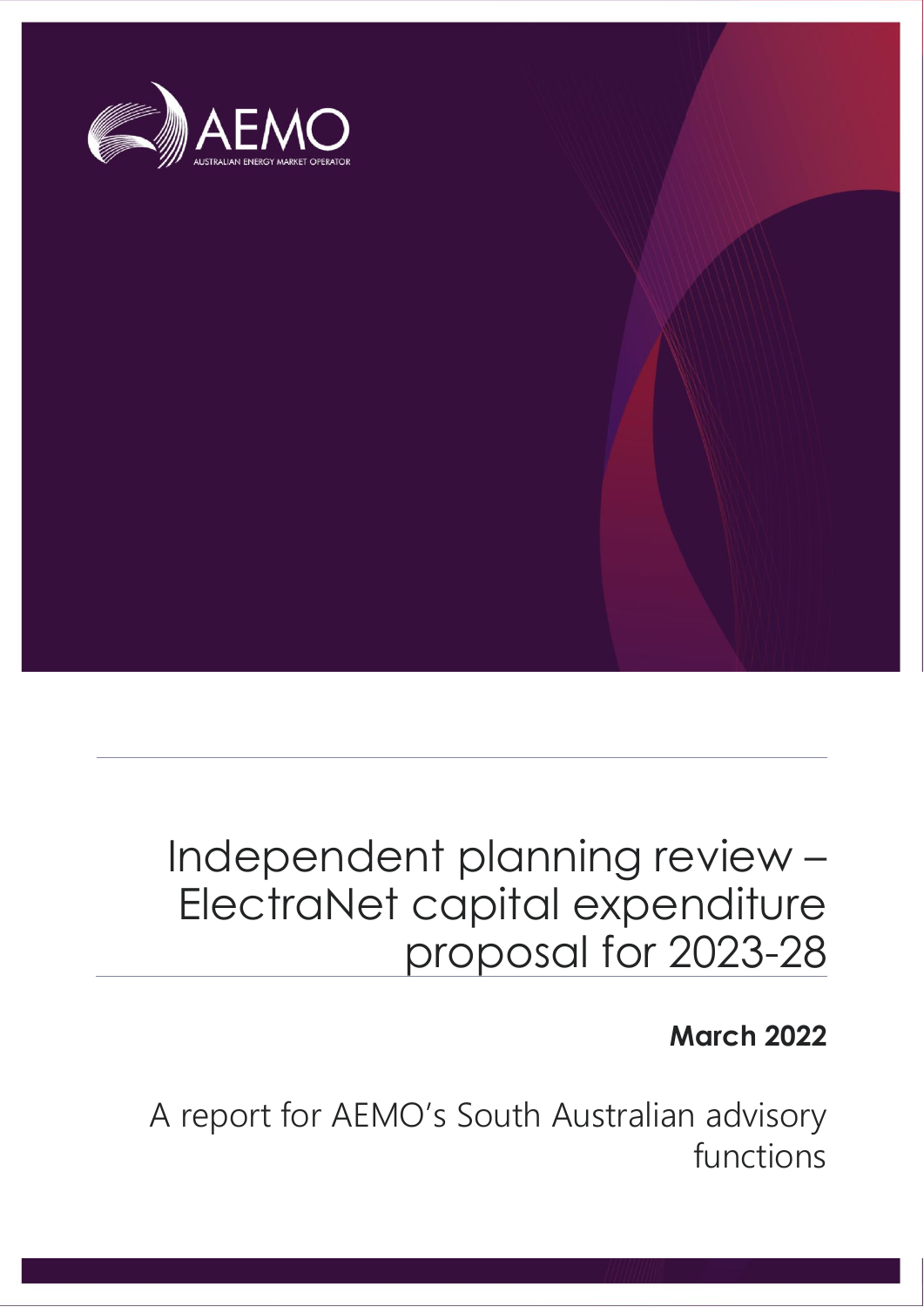# **Important notice**

## **PURPOSE**

The purpose of this report is to provide a review of the capital expenditure components of ElectraNet's revenue proposal for the regulatory control period from 1 July 2023 to 30 June 2028. AEMO provides this review in accordance with its additional advisory functions under section 50B of the National Electricity Law.

This review has been prepared by AEMO using information available at 17 November 2021. Information made available after this date may have been included where practical.

## **DISCLAIMER**

This document or the information in it may be subsequently updated or amended. This document does not constitute legal or business advice and should not be relied on as a substitute for obtaining detailed advice about the National Electricity Law, the National Electricity Rules, or any other applicable laws, procedures, or policies. AEMO has made every effort to ensure the quality of the information in this document but cannot guarantee its accuracy or completeness.

Accordingly, to the maximum extent permitted by law, AEMO and its officers, employees and consultants involved in the preparation of this document:

- make no representation or warranty, express or implied, as to the currency, accuracy, reliability or completeness of the information in this document; and
- are not liable (whether by reason of negligence or otherwise) for any statements or representations in this document, or any omissions from it, or for any use or reliance on the information in it.]

### **VERSION CONTROL**

| Version | Release date | Changes                                            |
|---------|--------------|----------------------------------------------------|
| 1.0     | 21/12/2021   | Initial release.                                   |
|         | 31/3/2022    | South Australian Government feedback incorporated. |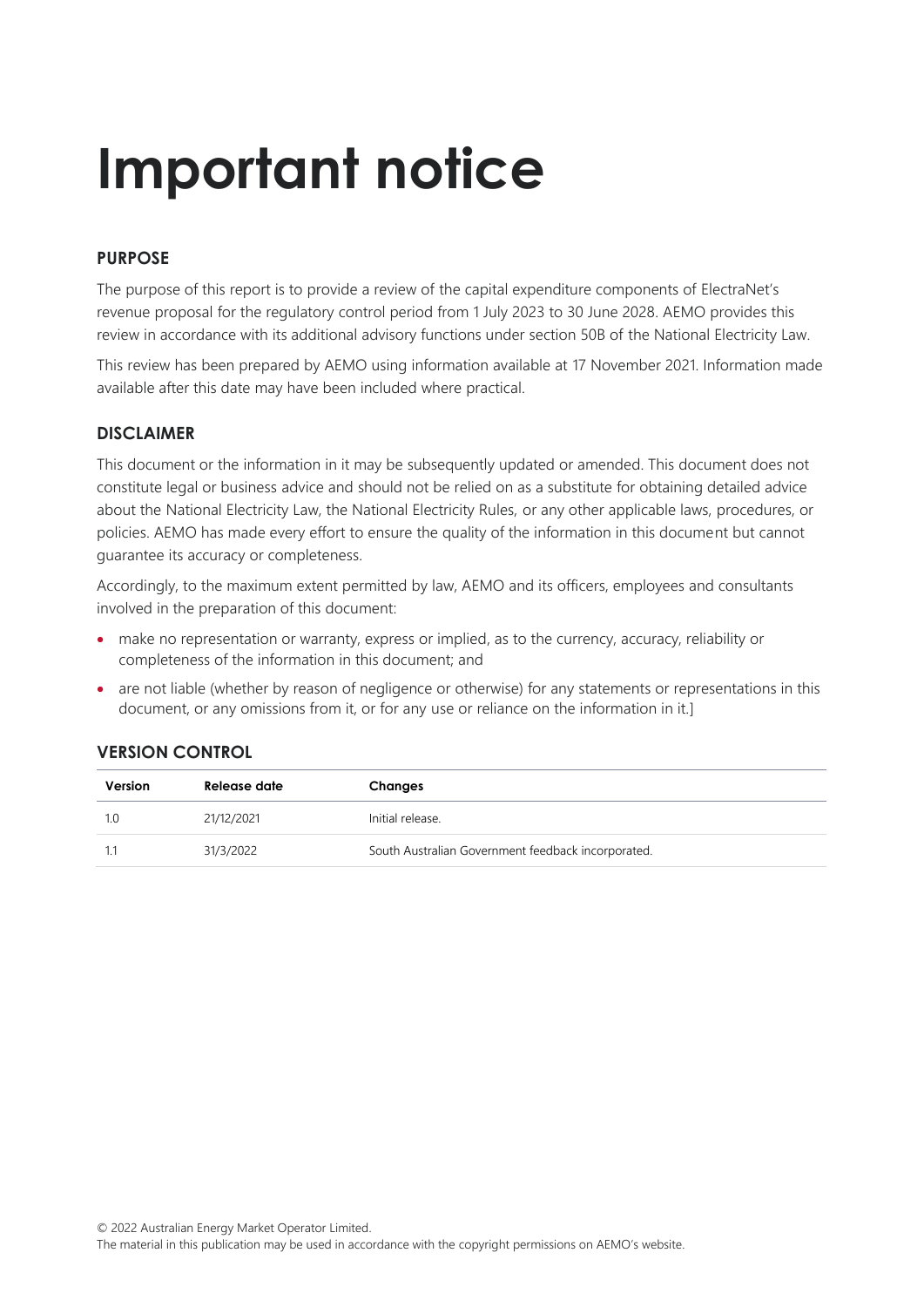# <span id="page-2-0"></span>**Executive summary**

This planning review provides an independent technical assessment of ElectraNet's capital expenditure (capex) projects that ElectraNet proposes to address emerging transmission network investment requirements in South Australia over the upcoming regulatory period from 1 July 2023 to 30 June 2028.

In July 2021, ElectraNet published a preliminary revenue proposal for public consultation.<sup>1</sup> AEMO is conducting an independent review of ElectraNet's revenue proposal under its South Australian advisory functions, at the request of the South Australian Government.

AEMO's review is being completed in two stages:

- Stage 1. Independent assessment of ElectraNet's capital expenditure (capex) proposal for 2023-28, provided in this report, based on the public preliminary revenue proposal and subsequent information provided by ElectraNet.
- Stage 2. Independent assessment of ElectraNet's capex proposal for 2023-28, to be provided after the Australian Energy Regulator (AER) publishes an issues paper and before ElectraNet submits its revised revenue proposal to the AER in December 2022.

### **Key Insights**

System security will remain a focus in South Australia as the energy mix transformation continues. ElectraNet's capex proposal for 2023-28 reflects an appropriate focus on addressing the transmission network implications of these trends.

ElectraNet's largest capex proposals are included as contingent projects, and several refer to drivers to be considered as part of AEMO's Integrated System Plan. In this review, AEMO has paid particular attention to the wording for the triggers of the indicative contingent projects. AEMO anticipates that close joint planning between ElectraNet and AEMO will be important in the coming years as the needs for these projects are further examined.

ElectraNet notes in its preliminary revenue proposal that South Australia has one of the oldest transmission networks in the National Electricity Market. As such, a large proportion of the capex proposals are for refurbishment and replacement of existing assets.

#### **AEMO's assessment**

AEMO's Stage 1 review of ElectraNet's capex revenue proposal drew on existing AEMO analysis underway for delivery of the Draft 2022 Integrated System Plan, 2021 System Strength Report, 2021 Inertia Report and 2021 Network Support and Control Ancillary Services Report. AEMO's Stage 1 review considered:

- The need for each proposed project to meet the requirements set out in the South Australian Electricity Transmission Code (ETC)<sup>2</sup>.
- Economic justification for individual projects, where the proposed expenditure is driven by increasing market benefit.
- Whether the South Australian transmission network is expected to meet the requirements set out in the ETC for the 2023-2028 regulatory period.

<sup>1</sup> ElectraNet *2024-2028 Preliminary Revenue Proposal*, a[t https://www.electranet.com.au/wp-content/uploads/2021/07/ElectraNet-Preliminary-Revenue-](https://www.electranet.com.au/wp-content/uploads/2021/07/ElectraNet-Preliminary-Revenue-Proposal-2021-screen-version.pdf)[Proposal-2021-screen-version.pdf.](https://www.electranet.com.au/wp-content/uploads/2021/07/ElectraNet-Preliminary-Revenue-Proposal-2021-screen-version.pdf)

<sup>2</sup> ESCOSA, *Electricity Transmission Code,* a[t https://www.escosa.sa.gov.au/industry/electricity/codes-guidelines/codes](https://www.escosa.sa.gov.au/industry/electricity/codes-guidelines/codes)*.*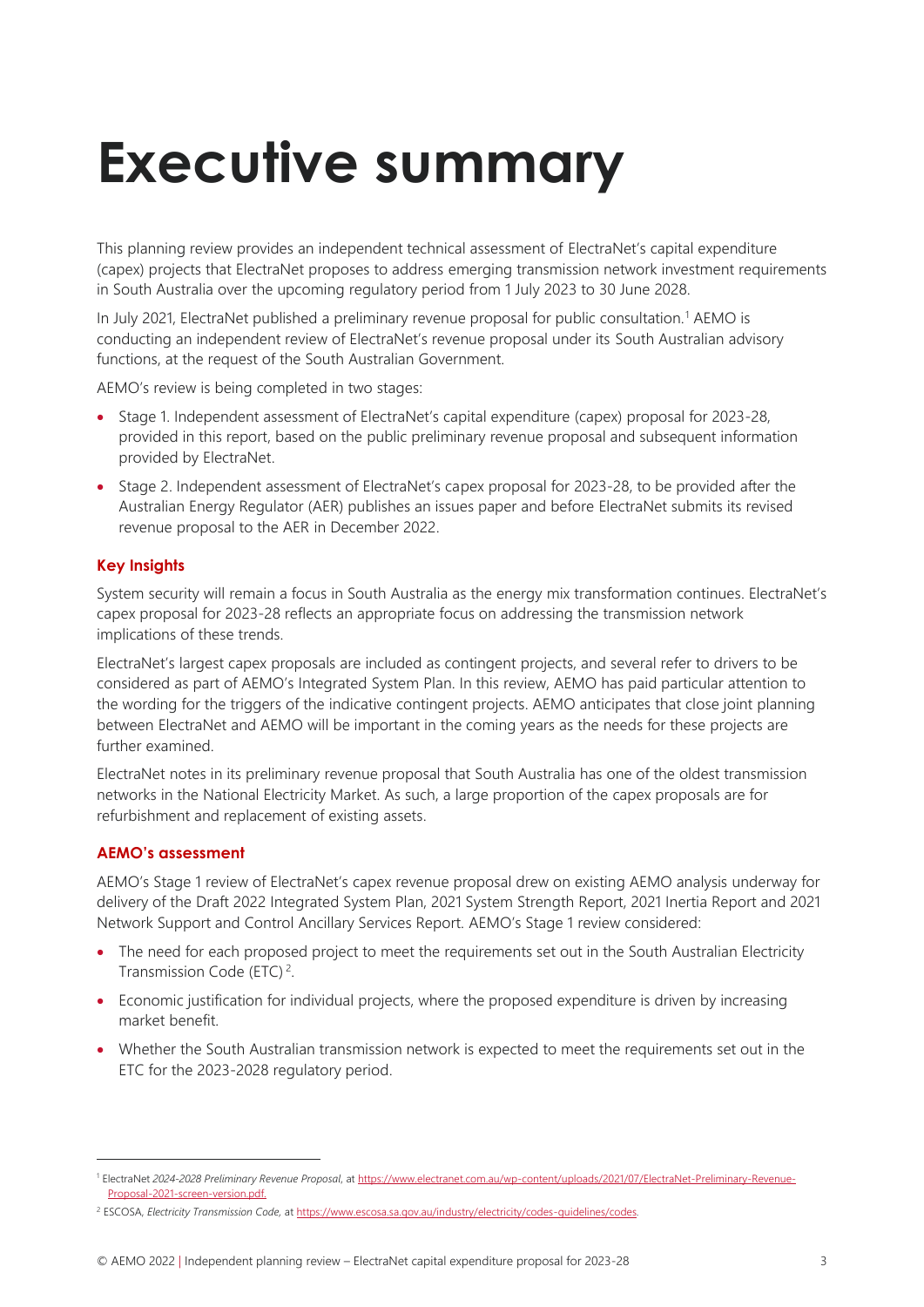It is not within the scope of AEMO's review to propose alternatives to ElectraNet's proposed projects (including consideration of alternative network or non-network options). Rather, AEMO's review is limited to assessment of ElectraNet's recommendations to address the identified needs. Accordingly, AEMO's stage 1 review has determined:

- There is an ongoing need for the equipment considered in all eight of the refurbishment and replacement projects. 3
- There is a need for four of the six future network projects. One of these projects was withdrawn by ElectraNet during the period that this review was undertaken. One of these projects was added within the review period, and AEMO considers that more assessment time and information is required to provide a position.
- Three of the six contingent projects may become justified within the upcoming regulatory control period, and ElectraNet has advised AEMO that they will withdraw the other three projects.

<span id="page-3-0"></span>[Table 1](#page-3-0) summarises AEMO's assessments of ElectraNet's capex revenue proposal for 2023-2028, and full detail is provided in the body of this report.

| Category                                     | <b>Projects</b><br>assessed | AEMO's assessment                                                                                                                                                                                                                                                                                                                                                                                                                                                                                                                                                              |
|----------------------------------------------|-----------------------------|--------------------------------------------------------------------------------------------------------------------------------------------------------------------------------------------------------------------------------------------------------------------------------------------------------------------------------------------------------------------------------------------------------------------------------------------------------------------------------------------------------------------------------------------------------------------------------|
| Refurbishment and<br>replacement<br>projects | 8                           | AEMO considers there is a need for these projects. These projects will maintain the South<br>Australian transmission assets to an operational standard, and AEMO considers that market<br>and network conditions will necessitate the continued use of these assets.<br>This report does not provide advice on the condition of ElectraNet's assets or their<br>refurbishment or replacement decisions. These projects were assessed on the premise that<br>the relevant poor asset conditions need to be addressed in the next regulatory period as<br>advised by ElectraNet. |
| <b>Future network</b><br>projects            | 6                           | AEMO considers there is a need for four of the six future network projects. One of these<br>projects was withdrawn during the period that this review was undertaken. One of these<br>projects was added within the review period, and AEMO considers that more assessment<br>time and information is required to provide a position.                                                                                                                                                                                                                                          |
| <b>Contingent projects</b>                   | 6                           | Three of the six contingent projects may become justified within the upcoming regulatory<br>control period, and ElectraNet has advised AEMO that they will withdraw the other three<br>projects.                                                                                                                                                                                                                                                                                                                                                                               |

#### **Table 1 Summary of the projects addressed in the report**

<sup>&</sup>lt;sup>3</sup> This assessment did not include one of the nine projects, as it was outside of AEMO's review scope. This assessment considered the ongoing need for the assets, but did not consider the condition of existing assets or the driver for the replacement.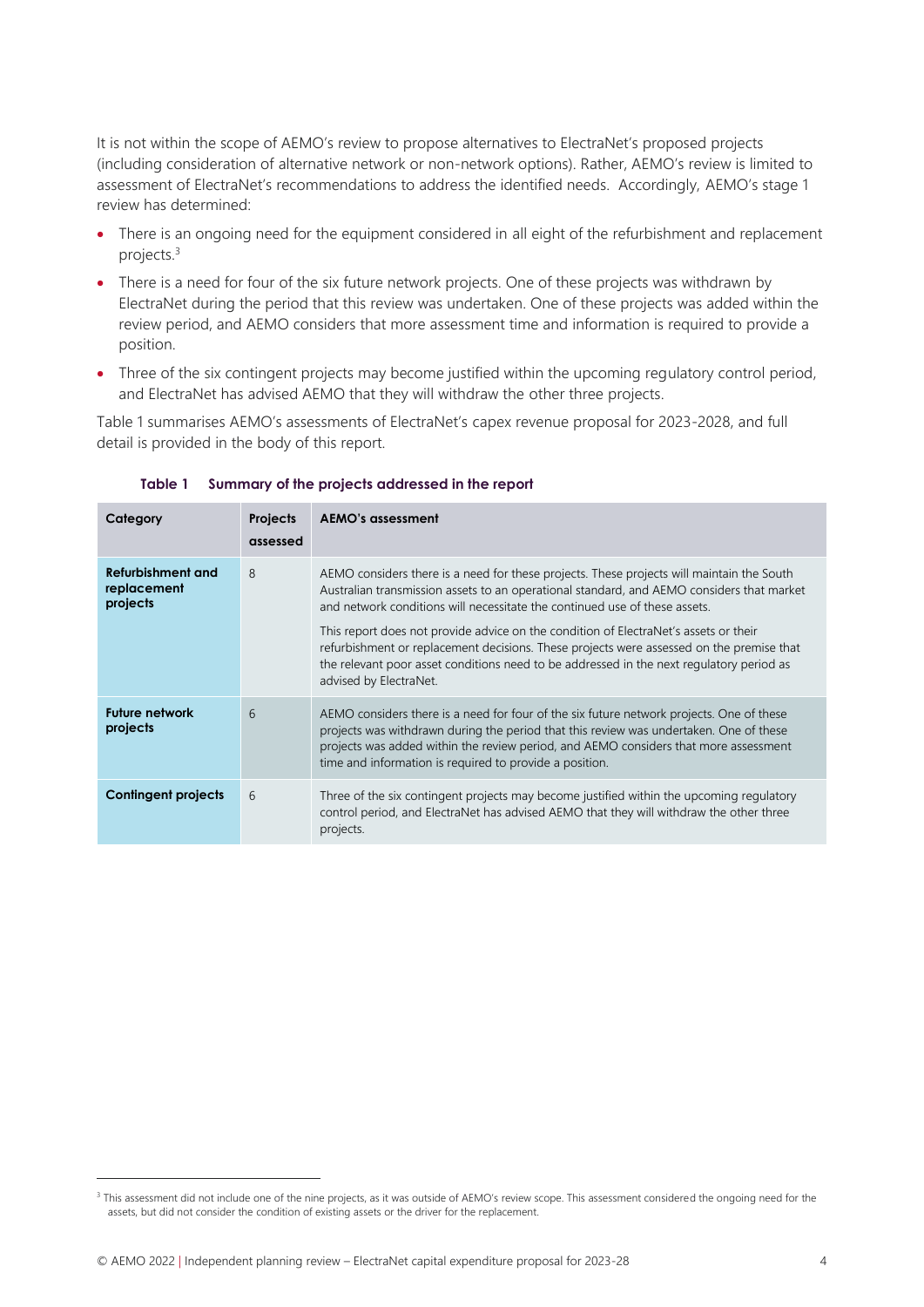# **Contents**

|     | <b>Executive summary</b>               |                  |
|-----|----------------------------------------|------------------|
| 1.  | <b>Background</b>                      | $\boldsymbol{6}$ |
| 1.1 | Context for this review                | 6                |
| 1.2 | Scope                                  | 6                |
| 1.3 | Exclusions                             | 7                |
| 2.  | <b>Findings of AEMO's review</b>       | 8                |
| 2.1 | Refurbishment and replacement projects | 8                |
| 2.2 | Future network projects                | 12               |
| 2.3 | Contingent projects                    | 16               |

# **Tables**

| Table 1 | Summary of the projects addressed in the report           |  |
|---------|-----------------------------------------------------------|--|
| Table 2 | AEMO assessment of refurbishment and replacement projects |  |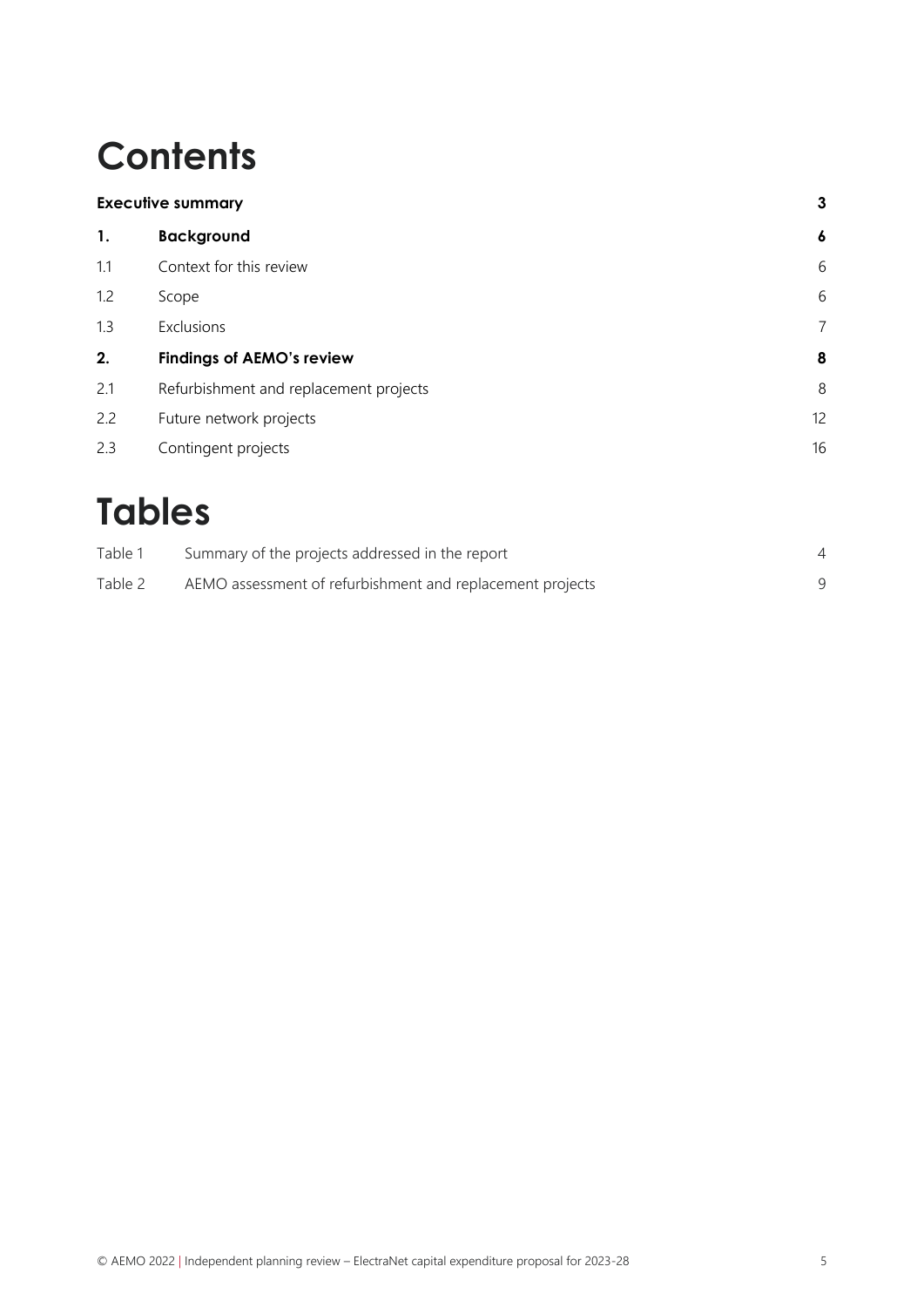# <span id="page-5-0"></span>**1. Background**

At the request of ElectraNet and the South Australian Government, AEMO is conducting this review of ElectraNet's preliminary revenue proposal<sup>4</sup> for the period 1 July 2023 to 30 June 2028. This section provides the context for this review before noting the review scope and exclusions.

# <span id="page-5-1"></span>1.1 Context for this review

AEMO's review is being completed in two stages:

- Stage 1. Independent assessment of ElectraNet's capital expenditure (capex) proposal for 2023-28, provided in this report, based on the public preliminary revenue proposal and subsequent information provided by ElectraNet.
- Stage 2. Independent assessment of ElectraNet's capex proposal for 2023-28, to be provided after the Australian Energy Regulator (AER) publishes an issues paper and before ElectraNet submits its revised revenue proposal to the AER in December 2022.

# <span id="page-5-2"></span>1.2 Scope

In July 2021, ElectraNet published a preliminary revenue proposal for public consultation. AEMO is conducting an independent review of ElectraNet's revenue proposal under its South Australian advisory functions, at the request of the South Australian Government.

In this Stage 1 review, AEMO assessed ElectraNet's proposals by considering:

- The need for each proposed project to meet the requirements set out in the South Australian Electricity Transmission Code (ETC)<sup>5</sup>.
- Economic justification for individual projects, where the proposed expenditure is driven by increasing market benefit.
- Whether the South Australian transmission network is expected to meet the requirements set out in the ETC for the 2023-2028 regulatory period.

It is not within the scope of AEMO's review to propose alternatives to ElectraNet's proposed projects (including consideration of alternative network or non-network options). Rather, AEMO's review is limited to assessment of ElectraNet's recommendations to address the identified needs.

AEMO has also based its review on additional information provided by ElectraNet. AEMO also drew on its existing analysis underway for delivery of the Draft 2022 Integrated System Plan, 2021 System Strength Report, 2021 Inertia Report and 2021 Network Support and Control Ancillary Services Report. AEMO has not assessed ElectraNet's asset condition or ElectraNet's decision that the poor asset conditions need to be addressed in the next regulatory period.

The review of capex projects in ElectraNet's preliminary proposal include the following network investment categories:

- Replacement program
- Future network projects
- Contingent projects

<sup>4</sup> ElectraNet *2024-2028 Preliminary Revenue Proposal*, a[t https://www.electranet.com.au/wp-content/uploads/2021/07/ElectraNet-Preliminary-Revenue-](https://www.electranet.com.au/wp-content/uploads/2021/07/ElectraNet-Preliminary-Revenue-Proposal-2021-screen-version.pdf)[Proposal-2021-screen-version.pdf](https://www.electranet.com.au/wp-content/uploads/2021/07/ElectraNet-Preliminary-Revenue-Proposal-2021-screen-version.pdf)

<sup>5</sup> ESCOSA, *Electricity Transmission Code,* a[t https://www.escosa.sa.gov.au/industry/electricity/codes-guidelines/codes](https://www.escosa.sa.gov.au/industry/electricity/codes-guidelines/codes)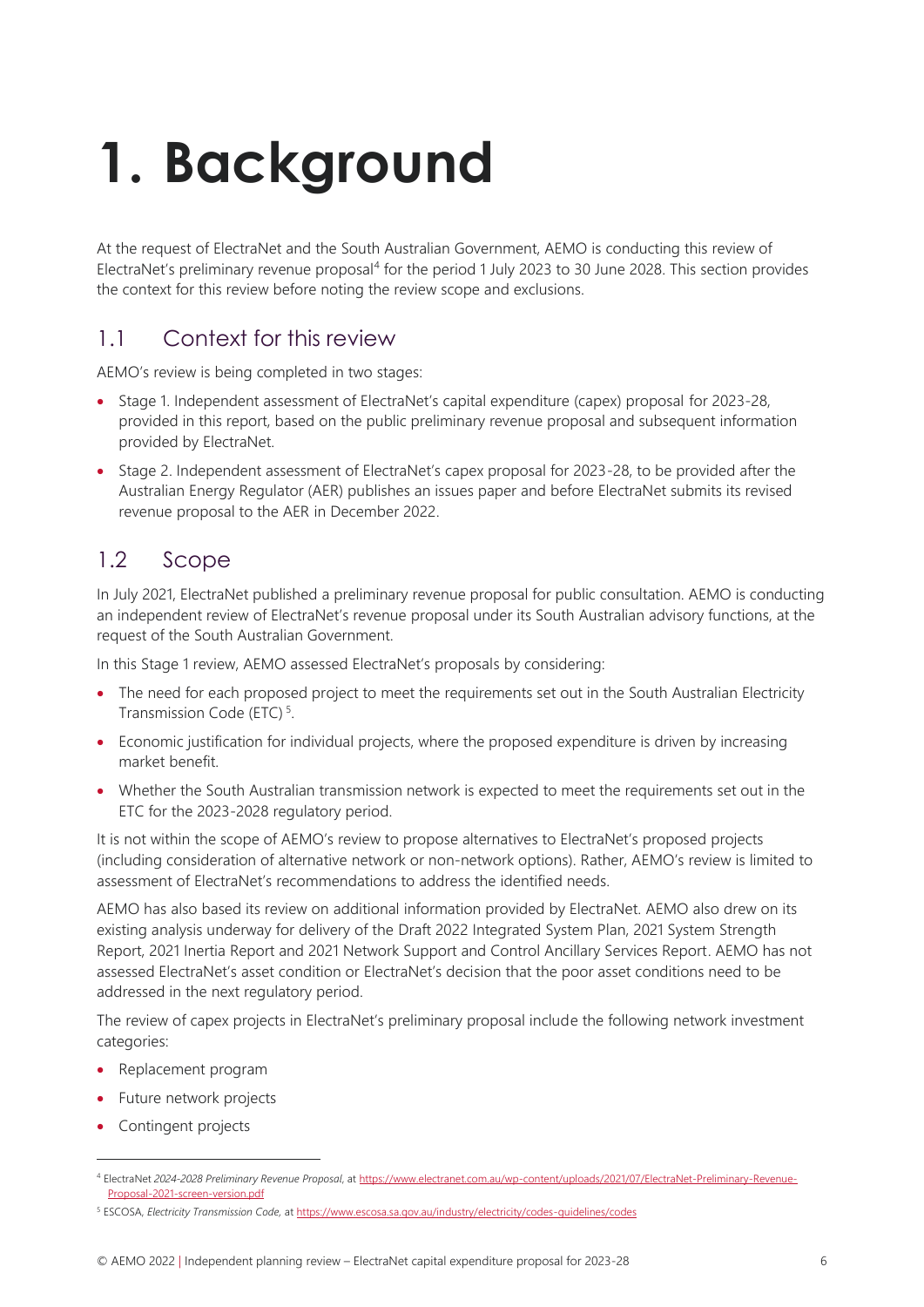# <span id="page-6-0"></span>1.3 Exclusions

AEMO's independent review was limited to the network capex categories listed above, and did not assess:

- Operational expenditure and step change projects<sup>6</sup>.
- Cost estimates for proposed network investment.
- The condition of existing assets or the driver for replacement.
- Secondary plant such as communications, instrumentation, and protection.
- Any other aspects of the revenue proposal not associated with network projects.
- Network Capability Incentive Parameter Action Plan (NCIPAP) proposals, which will be considered by AEMO separately in accordance with the service target performance incentive scheme.

Further, the scope of AEMO's review is limited to an independent assessment as to whether ElectraNet's proposed projects address the identified needs, and does not extend to development or assessment of alternatives to ElectraNet's recommendations.

<sup>6</sup> Step change projects refer to new costs that are above ElectraNet's operating expenses. For more information see: ElectraNet *2024-2028 Preliminary Revenue Proposal*, at<https://www.electranet.com.au/wp-content/uploads/2021/07/ElectraNet-Preliminary-Revenue-Proposal-2021-screen-version.pdf>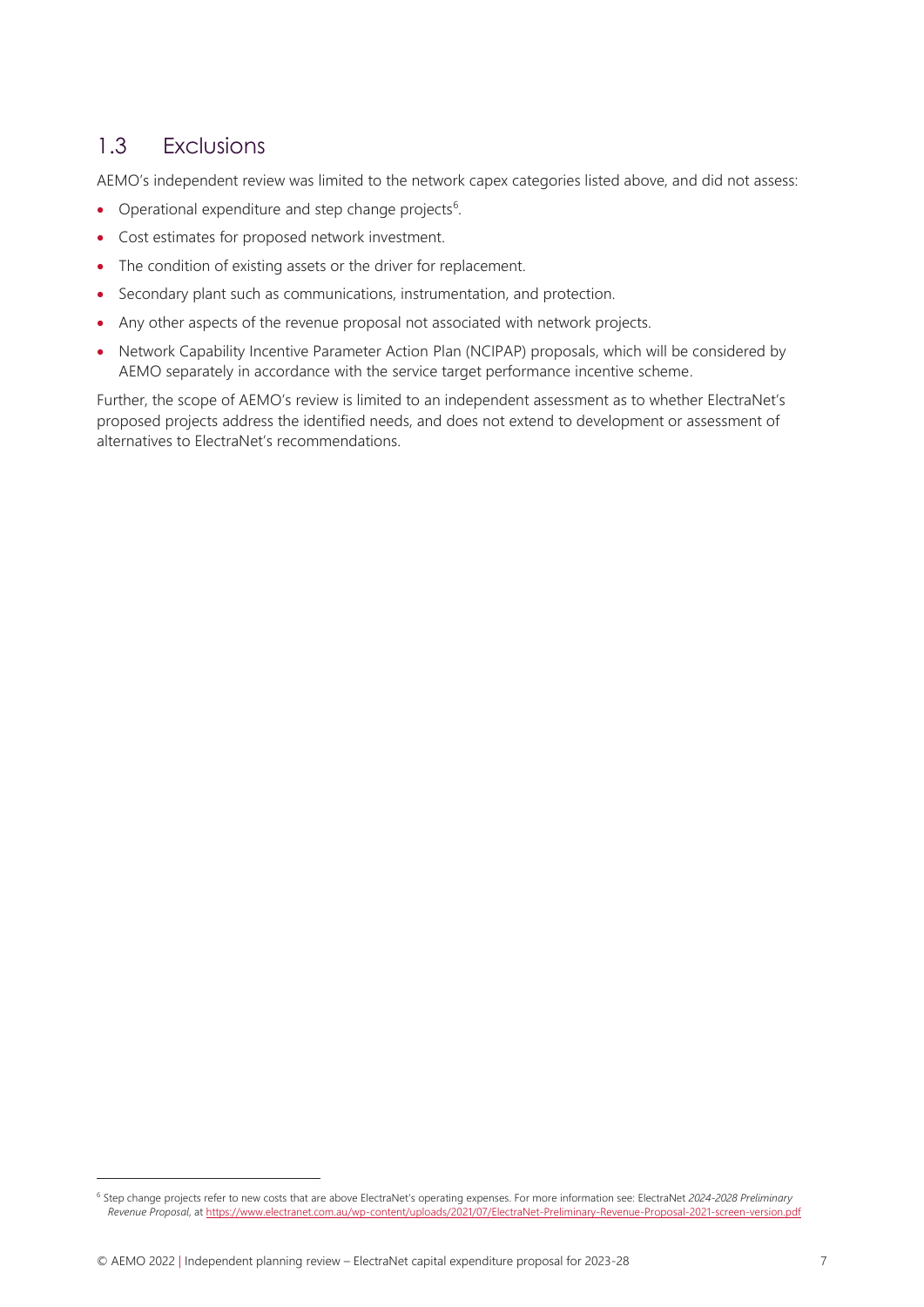# <span id="page-7-0"></span>**2. Findings of AEMO's review**

AEMO has applied the review scope and exclusions noted in Section [1](#page-5-0) to assess ElectraNet's capital expenditure (capex) revenue proposal. This section provides AEMO's assessment, covering:

- Refurbishment and replacement projects, which ElectraNet has proposed to focus on "replacement of deteriorating high risk assets on South Australia's transmission network" (Section [2.1\)](#page-7-1).
- Future network projects, proposed by ElectraNet to "maintain performance requirements and extend the capabilities of the network" in the context of ongoing system transformation pushing the network to its limits (Section [2.2\)](#page-11-0).
- Contingent projects for significant network augmentation projects which may arise between 2023 and 2028 but which are not considered advanced or highly likely to be progressed within the period. (Section [2.3\)](#page-15-0).

# <span id="page-7-1"></span>2.1 Refurbishment and replacement projects

ElectraNet notes that a large portion of the revenue proposal is made up of refurbishment and replacement projects to extend asset life and defer major investment. ElectraNet states that the South Australian transmission network is one of the oldest transmission networks in the National Electricity Market (NEM) and notes that "over 40 per cent of transmission towers, 30 per cent of conductors and 20 per cent of transformers are beyond their standard asset life"<sup>7</sup>.

In undertaking these assessments:

- AEMO's assessment is limited to consideration as to whether the recommendations by ElectraNet address the identified needs, and does not extend to development or consideration of alternative recommendations.
- AEMO is not in a position to undertake an independent assessment of actual asset condition. AEMO relied on ElectraNet's assessment of asset condition.
- AEMO assessed whether an ETC breach would be likely if the poor condition assets were retired, that is where retiring the poor condition assets without reinvestment would result in an ETC breach.
- AEMO did not assess the need for replacement projects using loadflow studies. A majority of these proposals are for incremental upgrades to components of existing assets. Current maximum demand projections for South Australia broadly indicate that existing capacity will continue to be required<sup>8</sup>. AEMO does not identify whether network or non-network options would be more suitable for these requirements as this falls under the RIT-T process.
- Since a review of the condition of existing assets or the driver for replacement is not within the scope of AEMO's work, AEMO did not assess the potential option to defer the reinvestment beyond the next regulatory period based on asset condition.

[Table 2](#page-8-0) provides AEMO's assessment of 8 of the 9 refurbishment and replacement projects by considering whether there is an ongoing need for the assets due to projected electricity demand over the period

<sup>7</sup> ElectraNet *2024-2028 Preliminary Revenue Proposal*, Available a[t https://www.electranet.com.au/wp-content/uploads/2021/07/ElectraNet-Preliminary-](https://www.electranet.com.au/wp-content/uploads/2021/07/ElectraNet-Preliminary-Revenue-Proposal-2021-screen-version.pdf)[Revenue-Proposal-2021-screen-version.pdf.](https://www.electranet.com.au/wp-content/uploads/2021/07/ElectraNet-Preliminary-Revenue-Proposal-2021-screen-version.pdf)

<sup>8</sup> AEMO, *Electricity Maximum Demand Operational from 2021 ESOO Demand Forecast.* Available a[t www.forecasting.aemo.com.au.](http://www.forecasting.aemo.com.au/)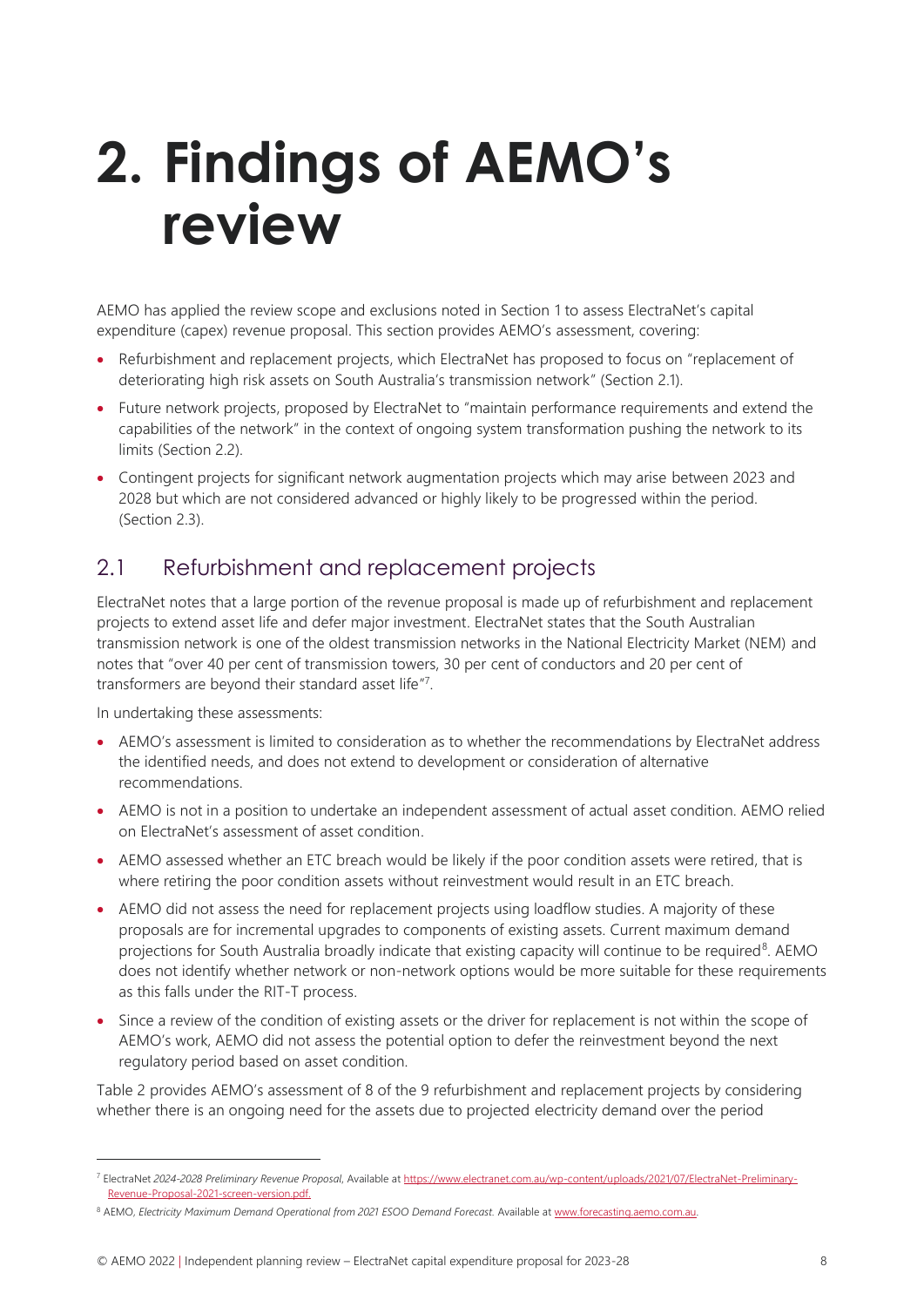1 July 2023 to 30 June 2028. The Brinkworth-Waterloo Bearer Replacement Project was excluded because it relates to communications assets which are outside of AEMO's review scope.

| <b>Proposed project</b>                                         | Details <sup>9</sup>                                                                                                                                                                                                                                                                                                                                                                                                                                                                                                                                                                                                                                                                                                                                                                    | <b>AEMO</b> assessment                                                                                                                                                                                                                              |
|-----------------------------------------------------------------|-----------------------------------------------------------------------------------------------------------------------------------------------------------------------------------------------------------------------------------------------------------------------------------------------------------------------------------------------------------------------------------------------------------------------------------------------------------------------------------------------------------------------------------------------------------------------------------------------------------------------------------------------------------------------------------------------------------------------------------------------------------------------------------------|-----------------------------------------------------------------------------------------------------------------------------------------------------------------------------------------------------------------------------------------------------|
| <b>Line Insulation System</b><br><b>Refurbishment</b>           | The transmission lines which need insulator replacement to<br>extend transmission line life:<br>• New Osborne - Lefevre No 1 275 kV line<br>• Lefevre - New Osborne No 2 275 kV line<br>• Mt Barker-Murray Bridge Hahndorf PS3 132 kV line<br>• Snuggery - Blanche 132 kV line<br>• Blanche - Mount Gambier 132 kV line<br>• Cultana - Stony Point 132 kV line<br>• Mobilong-Murray Bridge Hahndorf PS1 132 kV line<br>• Ardrossan West-Dalrymple 132 kV line<br>• Murray Bridge Hahndorf PS3-Murray Bridge Hahndorf PS2<br>132 kV line<br>• Murray Bridge Hahndorf PS2-Mobilong 132 kV line<br>• Para - Angas Creek 132 kV line<br>• Cultana - Whyalla Central No 2 132 kV line<br>• Cherry Gardens-Morphett Vale East 275 kV line<br>• Happy Valley - Morphett Vale East 275 kV line. | There is an ongoing need for these<br>transmission lines. AEMO agrees these<br>transmission assets need to be<br>maintained in an operational<br>condition, to meet projected demand<br>on the network and meet ETC and<br>NER requirements.        |
| <b>Line Conductor</b><br><b>Systems</b><br><b>Refurbishment</b> | The transmission lines which need conductor replacement:<br>• Hummocks - Ardrossan West 132 kV line<br>• Waterloo – Waterloo East 132 kV line<br>• Waterloo East - Morgan Whyalla PS4 132 kV line<br>• Morgan Whyalla PS4 - Robertstown 132 kV line<br>• Robertstown - Morgan Whyalla PS3 132 kV line<br>• Morgan Whyalla PS3 - Morgan Whyalla PS2 132 kV line<br>• Morgan Whyalla PS2 - Morgan Whyalla PS1 132 kV line<br>• Morgan Whyalla PS1 - North West Bend 132 kV line.                                                                                                                                                                                                                                                                                                          | There is an ongoing need for these<br>transmission lines. AEMO agrees these<br>transmission network assets need to<br>be maintained in an operational<br>condition to meet projected demand<br>on the network and meet ETC and<br>NER requirements. |
| <b>Isolator Unit Asset</b><br>Replacement                       | The substations where isolators require replacement:<br>$\bullet$ Para<br>• Happy Valley<br>• TIPS-A<br>• Magill<br>• South East<br>• LeFevre<br>• Snuggery<br>• Penola West<br>• Port Lincoln Terminal<br>• Yadnarie<br>• Dry Creek<br>• Hummocks.                                                                                                                                                                                                                                                                                                                                                                                                                                                                                                                                     | There is an ongoing need for these<br>substations. AEMO agrees these<br>transmission network assets need to<br>be maintained in an operational<br>condition to meet projected demand<br>on the network and meet ETC and<br>NER requirements.        |
| <b>Circuit Breakers Unit</b><br><b>Asset Replacement</b>        | The substations where circuit breakers require replacement:<br>$\bullet$ Para<br>• Robertstown <sup>10</sup><br>• Magill<br>• Davenport<br>• Parafield Gardens West<br>• Mintaro                                                                                                                                                                                                                                                                                                                                                                                                                                                                                                                                                                                                        | There is an ongoing need for these<br>substations. AEMO agrees these<br>transmission network assets need to<br>be maintained in an operational<br>condition to meet projected demand<br>on the network and meet ETC and<br>NER requirements.        |

<span id="page-8-0"></span>**Table 2 AEMO assessment of refurbishment and replacement projects** 

<sup>&</sup>lt;sup>9</sup>ElectraNet provided AEMO with the specific transmission lines and substations linked to each proposed project in September 2021.

<sup>&</sup>lt;sup>10</sup> AEMO undertook further review of the Robertstown circuit breaker replacement. This does not relate to the circuit breaker arrangement upgrade at Robertstown referred to in AEMO's [2016 review of the preliminary revenue proposal. Rather,](https://www.aemo.com.au/-/media/files/electricity/nem/planning_and_forecasting/sa_advisory/2016/independent-planning-review-electranet-preliminary-capital-expenditure-projects.pdf?la=en) additional new circuit breakers involved with Project EnergyConnect provide the functionality referred in the [2016 review. A](https://urldefense.com/v3/__https:/protect-au.mimecast.com/s/a8cDCyoNgZivLmVINaVU_?domain=aemo.com.au__;!!HKeyBm8!GRJeB2__EU0_NirKc_PKlw5OLmHATNbWFCplbtkv7KCWrw5QOh9lhhOKAfWfppFrHDwC$)lthough, Project EnergyConnect does involve replacement of two 275 kV circuit breakers, AEMO does not consider that these overlap with the replacements proposed in ElectraNet's current revenue proposal.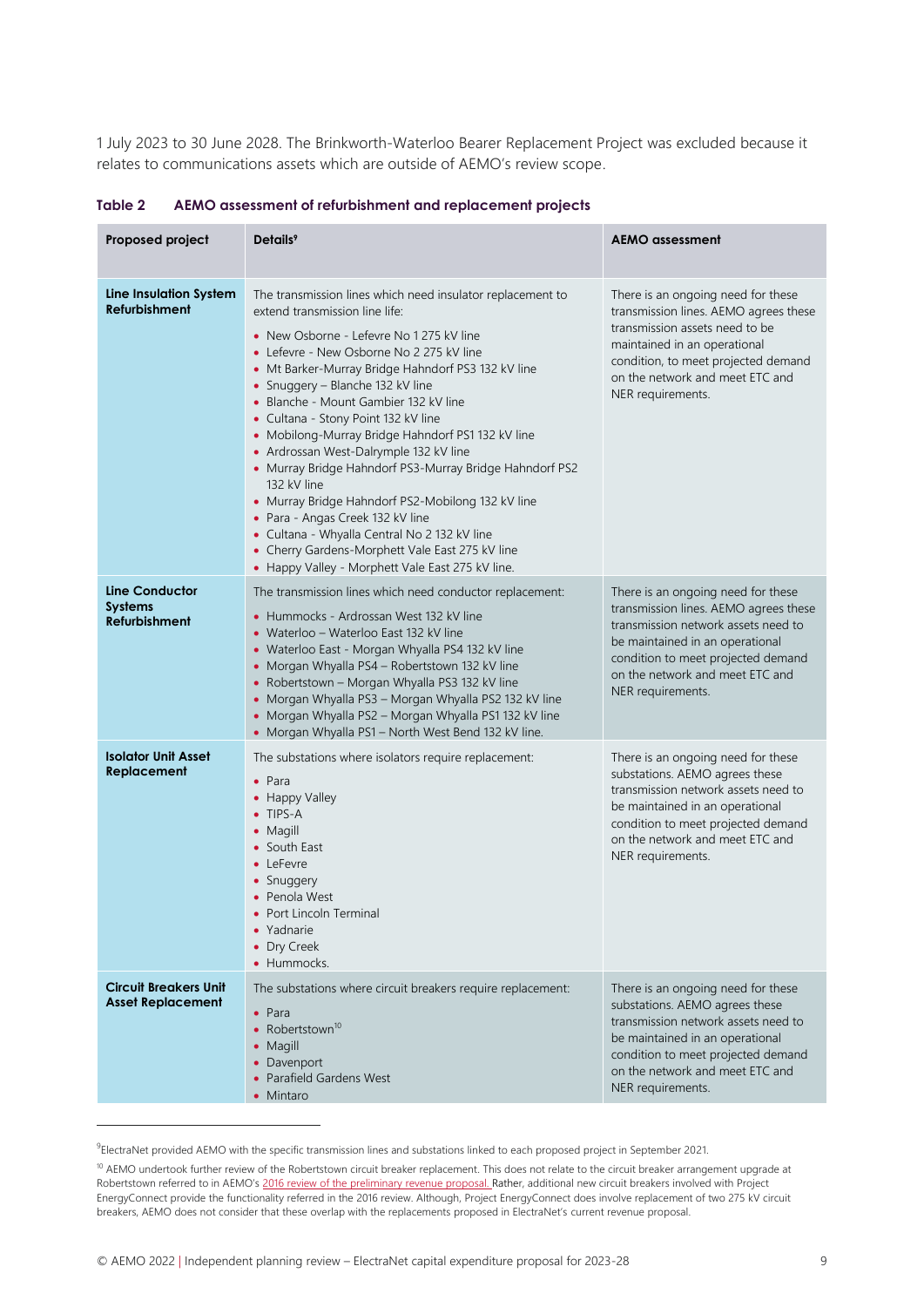| Proposed project                                                 | Details <sup>9</sup>                                                                                                                                                                                                                                                                                                                                                                                                                                                                                                                                                                                                       | <b>AEMO</b> assessment                                                                                                                                                                                                               |
|------------------------------------------------------------------|----------------------------------------------------------------------------------------------------------------------------------------------------------------------------------------------------------------------------------------------------------------------------------------------------------------------------------------------------------------------------------------------------------------------------------------------------------------------------------------------------------------------------------------------------------------------------------------------------------------------------|--------------------------------------------------------------------------------------------------------------------------------------------------------------------------------------------------------------------------------------|
|                                                                  | • Port Lincoln Terminal<br>• Mobilong<br>• Yadnarie<br>• Stony Point<br>• Hummocks<br>• North West Bend<br>$\bullet$ Pimba.                                                                                                                                                                                                                                                                                                                                                                                                                                                                                                |                                                                                                                                                                                                                                      |
| <b>Substation Strung-Bus</b><br><b>Insulation</b><br>Replacement | The substations where porcelain insulators require replacing<br>with glass systems:<br>• Tailem Bend<br>• Morphett Vale East<br>$\bullet$ Para<br>• Happy Valley<br>• Brinkworth<br>• Torrens Island B<br>• Torrens Island A<br>• Magill<br>• South East<br>• Snuggery<br>• Keith<br>• Mobilong<br>• Mount Barker<br>• Yadnarie<br>• Kanmantoo<br>• Murray Bridge / Hahndorf No.1<br>• Murray Bridge / Hahndorf No.2<br>• Murray Bridge / Hahndorf No.3<br>• Kincraig<br>• Baroota<br>• Mount Gambier<br>• Blanche<br>• Stony Point<br>• Hummocks<br>• Angas Creek<br>• Leigh Creek South<br>• Mount Gunson<br>• Dry Creek | There is an ongoing need for these<br>substations. AEMO agrees these<br>transmission assets need to be<br>maintained in an operational condition<br>to meet projected demand on the<br>network and meet ETC and NER<br>requirements. |
| Instrument<br><b>Transformer Unit Asset</b><br>Replacement       | The substations which require replacement of deteriorating<br>units:<br>• Tailem Bend<br>$\bullet$ Para<br>• Happy Valley<br>• Robertstown<br>• Kilburn<br>• Davenport<br>• South East<br>• Cultana<br>• Port Lincoln Terminal<br>• Yadnarie<br>• Mount Gambier<br>• Hummocks<br>• North West Bend<br>• Angas Creek                                                                                                                                                                                                                                                                                                        | There is an ongoing need for these<br>substations. AEMO agrees these<br>transmission assets need to be<br>maintained in an operational condition<br>to meet projected demand on the<br>network and meet ETC and NER<br>requirements. |
| <b>AC Board Unit Asset</b><br>Replacement                        | The substations which require replacement of superseded<br>switchboards:<br>• Mount Gambier<br>• Leigh Creek South<br>• Mobilong<br>• Kingcraig                                                                                                                                                                                                                                                                                                                                                                                                                                                                            | There is an ongoing need for these<br>substations. AEMO agrees with the<br>proposal to maintain the substation<br>auxiliary supply system at these<br>substations in an operational condition<br>to meet projected demand on the     |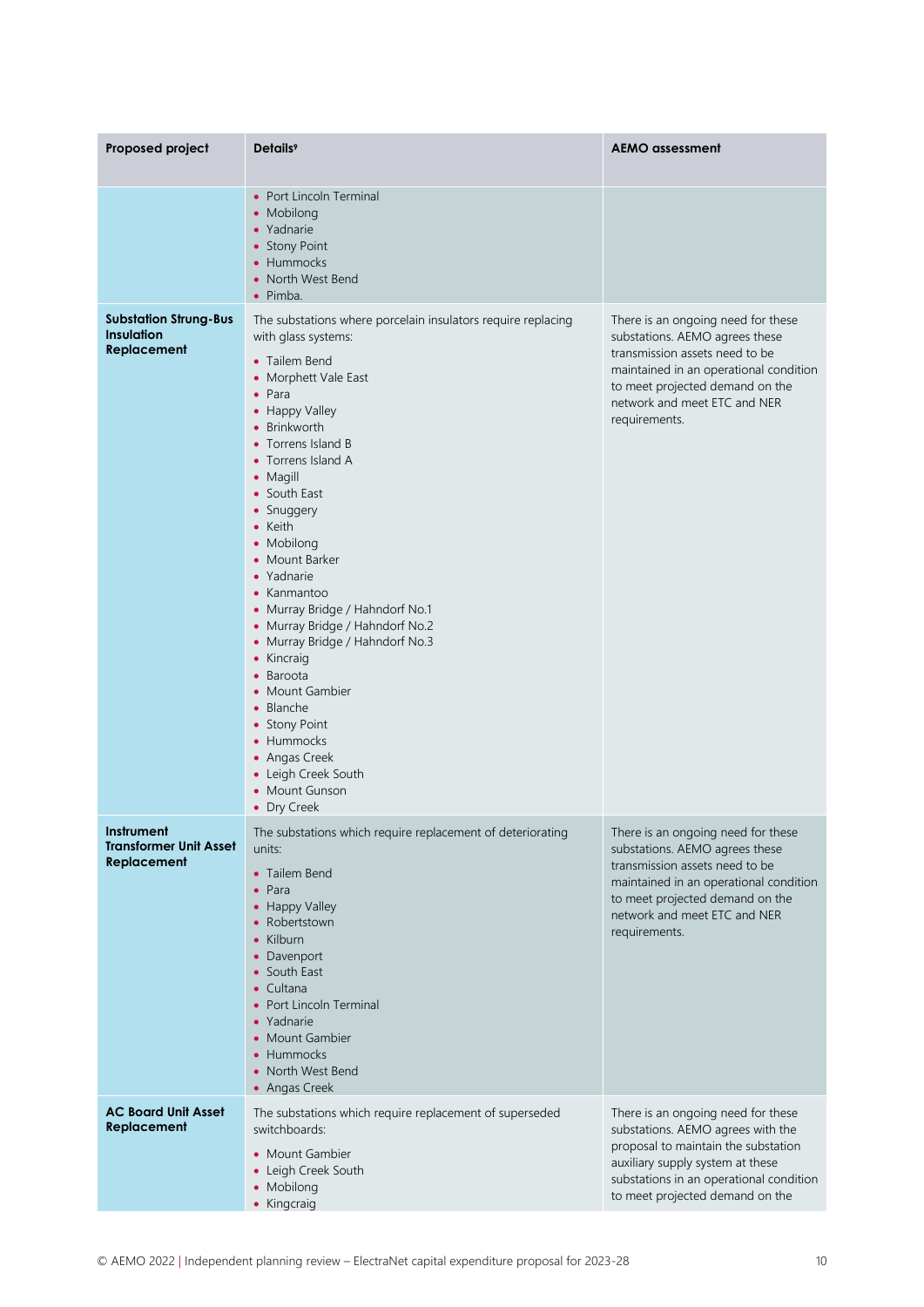| Proposed project                                              | Details <sup>9</sup>                                                                                                                                                                                                                                                                                                                                                                                  | <b>AEMO</b> assessment                                                                                                                                                                                                                                      |
|---------------------------------------------------------------|-------------------------------------------------------------------------------------------------------------------------------------------------------------------------------------------------------------------------------------------------------------------------------------------------------------------------------------------------------------------------------------------------------|-------------------------------------------------------------------------------------------------------------------------------------------------------------------------------------------------------------------------------------------------------------|
|                                                               | • Blanche<br>• East Terrace<br>• Lefevre<br>• Penola West<br>$\bullet$ Monash<br>• Kilburn<br>• Robertstown<br>• Hummocks<br>• Pelican Point<br>• Parafield Gardens West<br>• Dalrymple<br>• Middleback<br>• Dorrien<br>• New Osborne                                                                                                                                                                 | network and meet ETC and NER<br>requirements.                                                                                                                                                                                                               |
| <b>Protection Systems</b><br><b>Unit Asset</b><br>Replacement | The substations which require replacement of protection<br>systems:<br>• South East<br>• Whyalla Terminal<br>• Snuggery<br>• Port Lincoln Terminal<br>• New Osborne<br>• Morphett Vale<br>• Happy Valley<br>• Kilburn<br>• Parafield Gardens West<br>• Tailem Bend<br>• Mount Barker<br>• Angas Creek<br>• North West Bend<br>• Berri<br>• Hummocks<br>• Brinkworth<br>$\bullet$ Pimba<br>• Davenport | There is an ongoing need for these<br>substations. AEMO agrees with<br>ElectraNet to maintain the protection<br>system at these substations in an<br>operational condition to meet<br>projected demand on the network and<br>meet ETC and NER requirements. |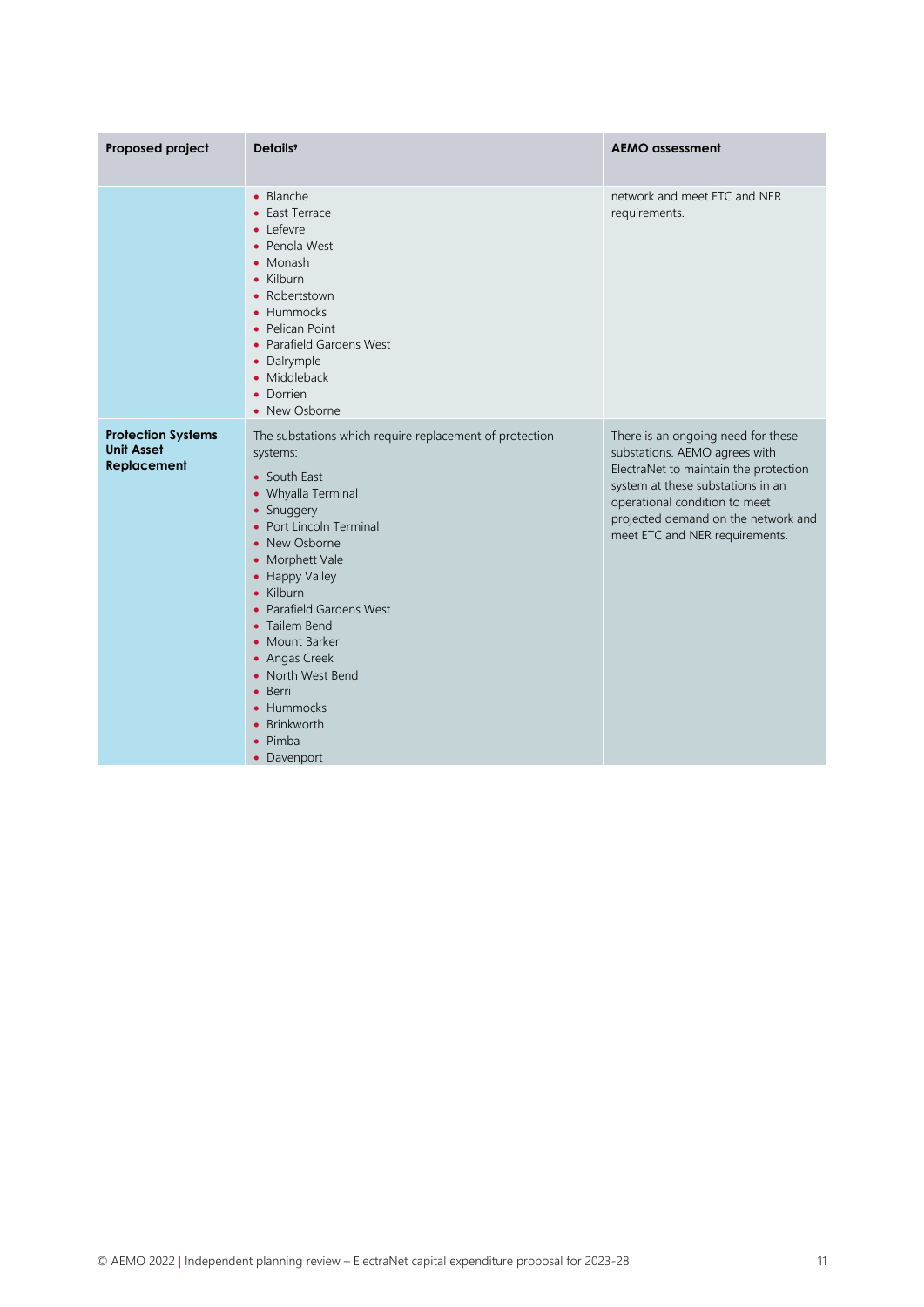# <span id="page-11-0"></span>2.2 Future network projects

ElectraNet states that its future network projects relate to investments to "maintain performance requirements and extend network capabilities" while considering new and emerging technology. These are proposed in the context of the changing power system pushing the transmission network to its limits.

In this section, AEMO provides assessment of the four future network projects which ElectraNet has proposed to include in its revenue proposal for submission to the AER. Some commentary is also provided on a fifth project which ElectraNet has advised will be withdrawn from the proposal, and on a newly-added sixth project although further information is required before a full assessment can be provided.

| Project name                                                                                 | EC.11645 - Transmission network voltage control                                                                                                                                                                                                                                                                           |
|----------------------------------------------------------------------------------------------|---------------------------------------------------------------------------------------------------------------------------------------------------------------------------------------------------------------------------------------------------------------------------------------------------------------------------|
| <b>Project description</b><br>[As provided by ElectraNet, in<br>their public proposal and in | ElectraNet has proposed additional reactors to address voltage control and power quality issues<br>arising from falling minimum demand and solar PV growth. ElectraNet updated the scope of<br>works during the review period.                                                                                            |
| subsequent information.]                                                                     | The proposal is for 4x60 MVAr and 1x50MVAr shunt reactors to maintain dynamic reactive<br>reserves in the existing dynamic reactive plant. These would comprise:                                                                                                                                                          |
|                                                                                              | • Happy Valley 60 MVAr                                                                                                                                                                                                                                                                                                    |
|                                                                                              | • Munno Para 60 MVAr                                                                                                                                                                                                                                                                                                      |
|                                                                                              | • Cherry Gardens 2x60 MVAr                                                                                                                                                                                                                                                                                                |
|                                                                                              | • South East 50 MVAr                                                                                                                                                                                                                                                                                                      |
|                                                                                              | The project will also include upgrade of reactive plant control schemes and the automation of<br>OLTCs at 32 connection points.                                                                                                                                                                                           |
| <b>AEMO</b> assessment                                                                       | With a falling minimum South Australian demand forecast, AEMO expects voltage control in<br>South Australia to become more challenging and for existing dynamic reactive plant to reach the<br>limits of their ability to control voltage fluctuations and support power system stability.                                |
|                                                                                              | On 17 December 2021, AEMO published the 2021 NSCAS review of system security and reliability<br>for each region in the NEM <sup>11</sup> . This review shows that post-contingent voltages in South Australia<br>are forecast to exceed allowable limits towards the end of the five-year planning horizon.               |
|                                                                                              | At this stage, AEMO supports ElectraNet's proposal and agrees that additional reactors will be<br>required in South Australia to maintain adequate capability on dynamic reactive plant to manage<br>voltage control and power system stability, whilst avoiding high voltage violations during periods<br>of low demand. |
|                                                                                              | ElectraNet advised their studies indicate the need to maintain headroom on dynamic voltage<br>control devices to ensure adequate reactive power reserves.                                                                                                                                                                 |
|                                                                                              | AEMO's stage 2 review will ensure prudent steady state and dynamic voltage control is available<br>within South Australia and to ensure sufficient reactive margins for credible and non-credible<br>events as quided by the NER.                                                                                         |

**Transmission network voltage control (Previously Maintain dynamic reactive capacity)** 

<sup>11</sup> AEMO. *2021 System Security Reports: System Strength, Inertia and NSCAS*. December 2021. Available vi[a https://aemo.com.au/en/energy](https://aemo.com.au/en/energy-systems/electricity/national-electricity-market-nem/nem-forecasting-and-planning/planning-for-operability)[systems/electricity/national-electricity-market-nem/nem-forecasting-and-planning/planning-for-operability.](https://aemo.com.au/en/energy-systems/electricity/national-electricity-market-nem/nem-forecasting-and-planning/planning-for-operability)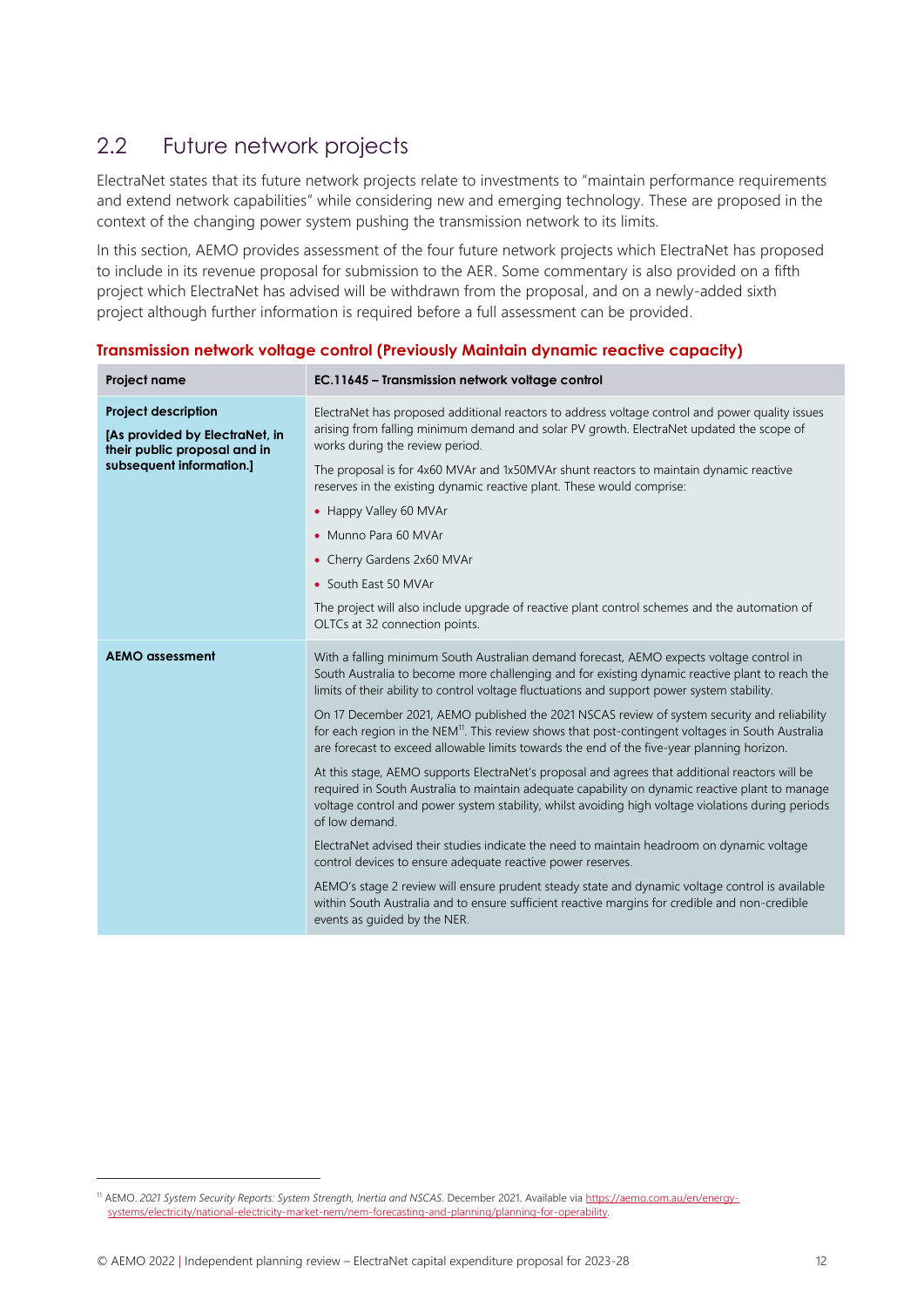#### **Power quality monitoring installation (Previously Harmonic filter banks)**

|                                                                                                                          | EC.15297 - Power quality monitoring installation                                                                                                                                                                                                                                                                                                                                                                                           |
|--------------------------------------------------------------------------------------------------------------------------|--------------------------------------------------------------------------------------------------------------------------------------------------------------------------------------------------------------------------------------------------------------------------------------------------------------------------------------------------------------------------------------------------------------------------------------------|
| <b>Project description</b><br>[As provided by ElectraNet, in<br>their public proposal and in<br>subsequent information.] | ElectraNet is proposing to install additional power quality meters and power quality sensors to<br>obtain improved power quality measurements. Power quality software and servers are required to<br>support the development of power quality models. This will allow for improved assessment on the<br>location and nature of observed harmonic distortions. During the review period ElectraNet<br>provided an update to scope of works. |
|                                                                                                                          | ElectraNet has noted that:                                                                                                                                                                                                                                                                                                                                                                                                                 |
|                                                                                                                          | • Power quality performance is an aggregated outcome (collective of multiple customers) and in<br>some cases cannot be attributed to a single source.                                                                                                                                                                                                                                                                                      |
|                                                                                                                          | • The changing nature of the power system (i.e. load and generation mix, system performance<br>characteristics and attributes such as reduced fault levels and high speed switching power<br>electronics) has impacted overall power quality performance.                                                                                                                                                                                  |
|                                                                                                                          | • ElectraNet is required under the NER to assess harmonics distortion using power quality<br>monitors that meet the accuracy requirements in IEC61000-4-30 and IEC61000-4-7.                                                                                                                                                                                                                                                               |
|                                                                                                                          | • Analysis and review of data derived from improved measurements will confirm the severity and<br>location of harmonic distortions.                                                                                                                                                                                                                                                                                                        |
|                                                                                                                          | This project proposes to:                                                                                                                                                                                                                                                                                                                                                                                                                  |
|                                                                                                                          | • Retrofit capacitive voltage transformers used for power quality measurement with harmonic<br>compensation in the form of power quality sensors and where required new power quality<br>meters to ensure accurate harmonic distortion measurement of the complete harmonic<br>spectrum.                                                                                                                                                   |
|                                                                                                                          | • Upgrades to measurement power quality software and servers to support the above noted<br>additional power quality sensors and new power quality meters.                                                                                                                                                                                                                                                                                  |
| <b>AEMO</b> assessment                                                                                                   | In its preliminary revenue proposal, ElectraNet proposed the Harmonic filter banks project as part<br>of its Future Projects section. After further assessment, ElectraNet has split this into two separate<br>projects. The first being the power quality monitoring installation project and the second being<br>the contingent project called network power quality remediation.                                                        |
|                                                                                                                          | ElectraNet is responsible for investigating and managing power quality within the limits specified<br>in the NER at its substations. AEMO notes ElectraNet's current work on investigating this and its<br>revised project proposals to address harmonic distortions.                                                                                                                                                                      |
|                                                                                                                          | If the current work confirms the root cause of harmonic distortions is due to issues relating to<br>ElectraNet's transmission network service provider (TNSP) role, the proposed projects will likely<br>address these issues. In this circumstance, AEMO would be supportive of projects allowing<br>ElectraNet to address power quality issues and fulfil its NER responsibilities.                                                      |
|                                                                                                                          | AEMO has also reviewed the Network power quality remediation project as a contingent project<br>and AEMO's assessment is in the relevant section below.                                                                                                                                                                                                                                                                                    |

#### **Local high voltage management project**

On 6 September 2021, ElectraNet advised AEMO that the Local high voltage management project included in the public preliminary revenue proposal will not be pursued. This is because:

- After joint planning analysis with SA Power Networks, ElectraNet has noted that although the distribution network may experience some local voltage management issues later in the decade, these would fall outside of the next regulatory period.
- AEMO's 2021 Network Support and Control Ancillary Service (NSCAS) analysis indicates that no additional reactive power support will be needed outside of the need for transmission network voltage control, which is already covered in the project in Section [2.2](#page-11-0) above.

AEMO agrees with ElectraNet that this project is unlikely to be required over the 2023-2028 planning period. This is contingent on the "Transmission network voltage control" project noted above being included.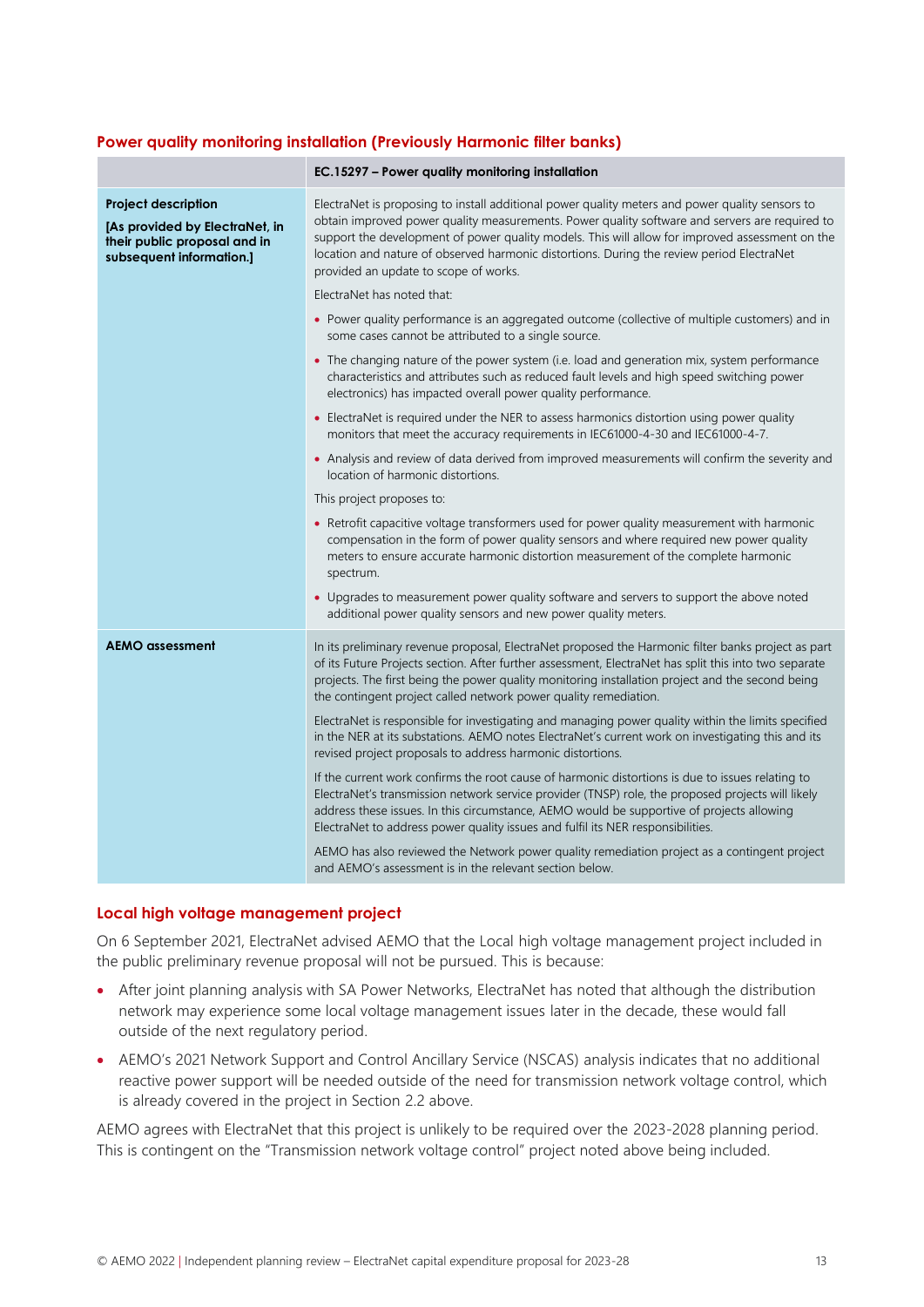### **Wide area monitoring scheme project detail**

| Project name                                                                                                             | Wide area monitoring scheme                                                                                                                                                                                                                                                                                                                                                                                                                                                                                                  |
|--------------------------------------------------------------------------------------------------------------------------|------------------------------------------------------------------------------------------------------------------------------------------------------------------------------------------------------------------------------------------------------------------------------------------------------------------------------------------------------------------------------------------------------------------------------------------------------------------------------------------------------------------------------|
| <b>Project description</b><br>[As provided by ElectraNet, in<br>their public proposal and in<br>subsequent information.] | ElectraNet is proposing to implement a wide area monitoring scheme (WAMS) to improve<br>"operational situational awareness and provide data to improve dynamic system modelling<br>through increased monitoring capability on the power system". This includes installation of phasor<br>measurement units likely to be required by AEMO at candidate sites.                                                                                                                                                                 |
|                                                                                                                          | ElectraNet and AEMO have jointly identified a number of substations in the South Australian<br>transmission network and AEMO has issued a draft notice to request the installation and upgrade<br>remote monitoring devices to fulfil AEMO's system security and market obligations. The candidate<br>sites are noted below.                                                                                                                                                                                                 |
|                                                                                                                          | • Upgrade, modify or replace monitoring equipment at: South East; Para; Tailem Bend;<br>Robertstown; Davenport.                                                                                                                                                                                                                                                                                                                                                                                                              |
|                                                                                                                          | • Install remote monitoring equipment at: Cultana; Blyth West; Monash; Port Lincoln;<br>Hummocks; Brinkworth; Wattle Point; Torrens Island A; Torrens Island B; Pelican Point; New<br>Osborne; Kilburn; Parafield Gardens West; Magill; City West; Northfields; Munno Para; Morphett<br>Vale East; Happy Valley; Lefevre; Mount Lock; Torrens Island North.                                                                                                                                                                  |
| <b>AEMO</b> assessment                                                                                                   | AEMO currently has limited real-time visibility of emerging power system stability phenomena,<br>primarily related to low system strength, low system inertia and higher penetrations of inverter-<br>based generation, which is making it increasingly challenging for AEMO to discharge its market<br>and power system security functions.                                                                                                                                                                                 |
|                                                                                                                          | Existing SCADA systems are unable to detect and respond to these power system phenomena.<br>Without any visibility the control room cannot determine power system security in real-time and<br>would need to pre-emptively constrain inverter-based generation or direct on synchronous<br>generation. Both actions can have serious market implications.                                                                                                                                                                    |
|                                                                                                                          | As noted in AEMO's NEM Engineering Framework <sup>12</sup> , AEMO and TNSPs are collaborating on<br>accessing high speed time-synchronised monitoring devices throughout the NEM. AEMO has<br>recently upgraded its WAMS in its control rooms. This upgrade provides enhanced visibility,<br>analytics, and alarming for quicker and more effective response to power system issues.                                                                                                                                         |
|                                                                                                                          | AEMO has identified critical locations in the South Australian network at which high-speed<br>streaming of power system data is required and on 15 October 2021 issued a draft notice to<br>ElectraNet under clause 4.11.1(d) of the NER, proposing to require ElectraNet to install or<br>reconfigure high speed monitoring devices as part of a WAMS to allow AEMO to discharge its<br>market and power system security functions. AEMO is due to issue a formal request to ElectraNet<br>to install the relevant devices. |
|                                                                                                                          | These critical locations have been included in ElectraNet's project proposal. AEMO supports<br>ElectraNet's proposed approach for this project.                                                                                                                                                                                                                                                                                                                                                                              |

### **Energy management system functional enhancements**

| <b>Project name</b>                                                                    | Energy management system functional enhancements                                                                                                                                                                                                                                                                                                                                                                                                                       |
|----------------------------------------------------------------------------------------|------------------------------------------------------------------------------------------------------------------------------------------------------------------------------------------------------------------------------------------------------------------------------------------------------------------------------------------------------------------------------------------------------------------------------------------------------------------------|
| <b>Project description</b><br>[As provided by ElectraNet in<br>their public proposal.] | ElectraNet is proposing this project as part of an "ongoing program of upgrading and enhancing<br>its control room systems". ElectraNet notes that this is to:<br>• enable efficiencies through improved switching arrangements,<br>• integrate fault investigations and event reporting into network operation systems, and<br>• better integrate data into asset management systems 'to enhance asset performance reporting<br>and asset lifecycle decision-making'. |
| <b>AEMO</b> assessment                                                                 | ElectraNet has the responsibility to maintain adequate functionality of its Energy Management<br>System and AEMO supports this project proposal to allow ElectraNet to fulfil its responsibilities.                                                                                                                                                                                                                                                                    |

<sup>&</sup>lt;sup>12</sup> AEMO, NEM Engineering Framework, March 2021 available a[t https://aemo.com.au/-/media/files/initiatives/engineering-framework/2021/nem](https://aemo.com.au/-/media/files/initiatives/engineering-framework/2021/nem-engineering-framework-march-2021-report.pdf?la=en&hash=3B1283D31B542115CC56E0ECCDFB3D69)[engineering-framework-march-2021-report.pdf?la=en&hash=3B1283D31B542115CC56E0ECCDFB3D69](https://aemo.com.au/-/media/files/initiatives/engineering-framework/2021/nem-engineering-framework-march-2021-report.pdf?la=en&hash=3B1283D31B542115CC56E0ECCDFB3D69)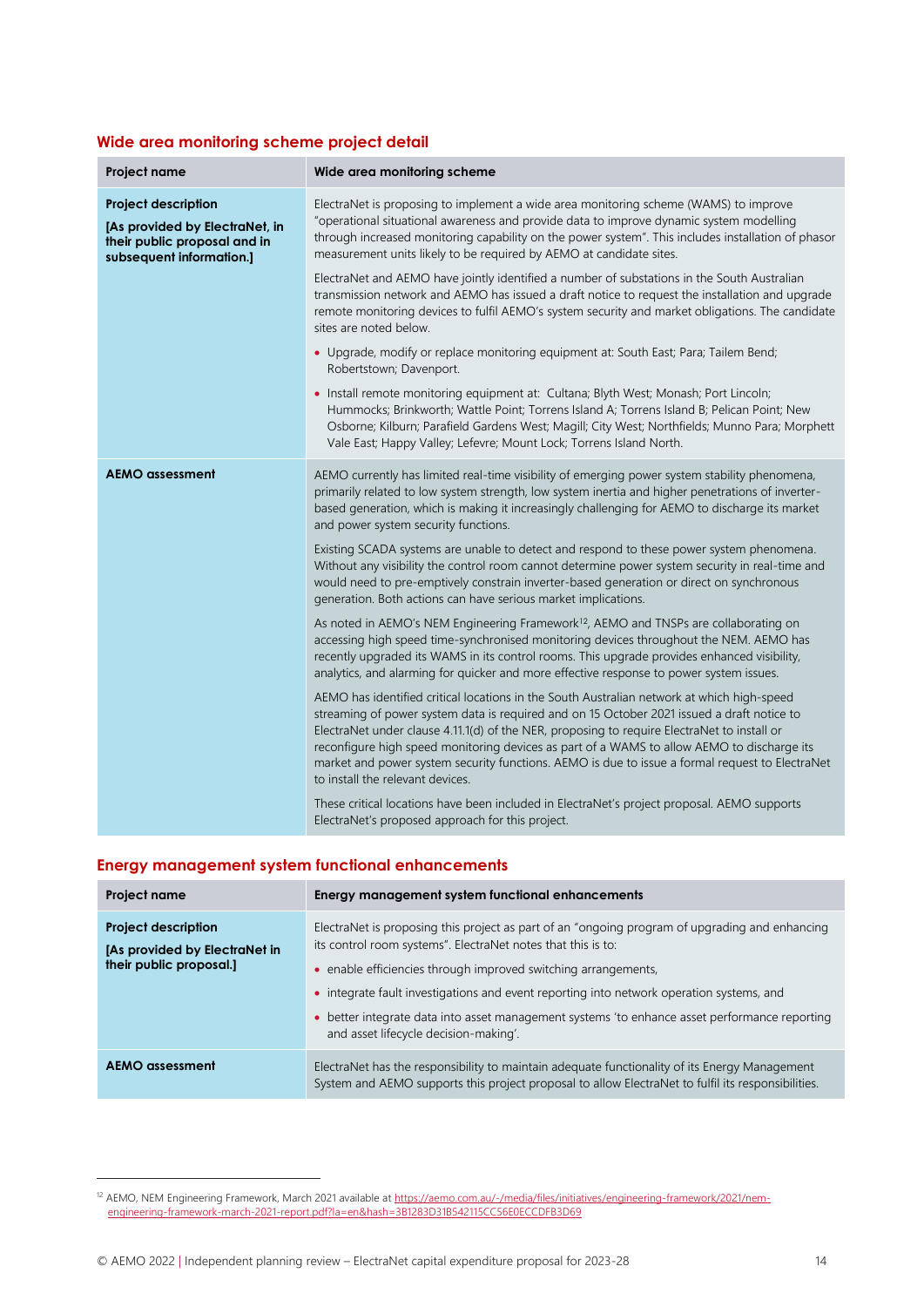| <b>Project name</b> | Energy management system functional enhancements                                                                                                                                                                                                                                                                                                              |
|---------------------|---------------------------------------------------------------------------------------------------------------------------------------------------------------------------------------------------------------------------------------------------------------------------------------------------------------------------------------------------------------|
|                     | Operational and planning analysis are key functions for AEMO and TNSPs. AEMO's NEM<br>Engineering Framework <sup>13</sup> notes the increase in data exchange, storage, and processing.<br>Enhancements to tools such as EMS result in access to more effective data for AEMO and TNSPs<br>to support their operational, planning and control room functions. |

#### **Robertstown to Metro corridor**

| <b>Project name</b>                                                                          | EC.15424 - Robertstown to Metro corridor                                                                                                                                                                                                                                                                                                                                                                                                                                                                                                                                                                                                                                                                            |
|----------------------------------------------------------------------------------------------|---------------------------------------------------------------------------------------------------------------------------------------------------------------------------------------------------------------------------------------------------------------------------------------------------------------------------------------------------------------------------------------------------------------------------------------------------------------------------------------------------------------------------------------------------------------------------------------------------------------------------------------------------------------------------------------------------------------------|
| <b>Project description</b><br>[As provided by ElectraNet in<br>their subsequent information] | This project will acquire the land, easements, and approvals around Para substation to enable<br>construction of a new double circuit 275 KV line between Robertstown and Para.<br>The early works are required to preserve the option to deliver the preferred path through the Para<br>substation and allow timely delivery of the future network option between Mid North of South<br>Australia and Adelaide load centres.<br>This project has been identified in AEMO's 2020 Integrated System Plan as required in the early<br>2030s. This project is not identified in the Draft 2022 ISP in December 2021 and may be reviewed<br>following consultation with ElectraNet for the final 2022 ISP in June 2022. |
| AEMO assessment                                                                              | AEMO considers that more information is required before AEMO can comment on the proposed<br>early works for the Robertstown to Metro corridor.                                                                                                                                                                                                                                                                                                                                                                                                                                                                                                                                                                      |

<sup>&</sup>lt;sup>13</sup> AEMO, NEM Engineering Framework, March 2021 available a[t https://aemo.com.au/-/media/files/initiatives/engineering-framework/2021/nem](https://aemo.com.au/-/media/files/initiatives/engineering-framework/2021/nem-engineering-framework-march-2021-report.pdf?la=en&hash=3B1283D31B542115CC56E0ECCDFB3D69)[engineering-framework-march-2021-report.pdf?la=en&hash=3B1283D31B542115CC56E0ECCDFB3D69](https://aemo.com.au/-/media/files/initiatives/engineering-framework/2021/nem-engineering-framework-march-2021-report.pdf?la=en&hash=3B1283D31B542115CC56E0ECCDFB3D69)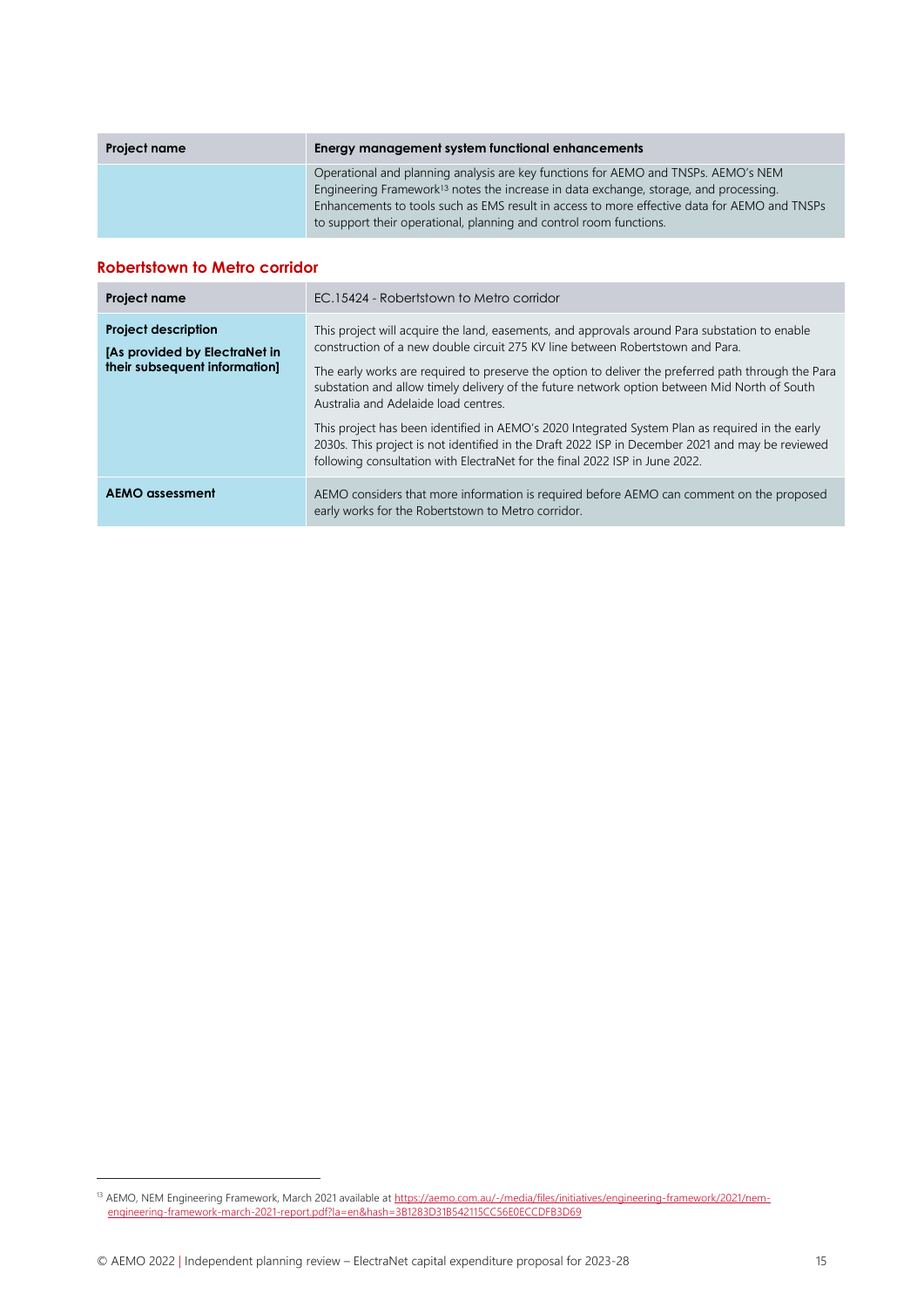# <span id="page-15-0"></span>2.3 Contingent projects

ElectraNet proposed five indicative contingent projects for significant augmentation projects in their revenue proposal. On 17 November, ElectraNet advised that three of these projects were no longer being included as contingent projects. These removed projects are:

- Upper south east network augmentation project
- Main grid system strength project
- Robertstown to Mid North transfer capacity increase

ElectraNet also advised that an additional contingent project has been added. With this information, AEMO has assessed the remaining three projects and supports them being included as contingent project proposals. The table below summarises the contingent projects and associated trigger events proposed by ElectraNet as well as AEMO's assessment outcomes.

| Project name                                                                               | Eyre Peninsula upgrade                                                                                                                                                                                                                                                                                                                                                                            |
|--------------------------------------------------------------------------------------------|---------------------------------------------------------------------------------------------------------------------------------------------------------------------------------------------------------------------------------------------------------------------------------------------------------------------------------------------------------------------------------------------------|
| <b>Project description</b><br>[As provided by ElectraNet,<br>in their public proposal.]    | ElectraNet notes this is to "upgrade the northern section of the Eyre Peninsula line from 132 kV to 275<br>kV to serve higher loads, which is accommodated in the design", and/or augment power transfer<br>capacity between Davenport and Cultana.                                                                                                                                               |
| Trigger events defined by<br><b>ElectraNet</b>                                             | ElectraNet's proposed triggers include "a load increase of 50 MW, most likely from mining operations,<br>would require an upgrade in the capacity of the line".                                                                                                                                                                                                                                   |
| [As provided by ElectraNet,<br>in their public proposal and<br>in subsequent information.] | Also, the ISP may "identify a need for the upgrade if there is substantial renewable or hydrogen<br>development in the region".                                                                                                                                                                                                                                                                   |
|                                                                                            | Additionally, ElectraNet has provided more information on the triggers in their 2021 Transmission<br>Annual Planning Report (TAPR), which AEMO has reviewed. All these triggers must be met for the<br>project to proceed. This additional information is provided below.                                                                                                                         |
|                                                                                            | Customer commitment for additional load to connect to the transmission network causing the<br>1.<br>Cultana 275/132 kV transformers to exceed their thermal limit of 200 MW and/or causing a need<br>for augmentation of power transfer capacity between Davenport and Cultana.                                                                                                                   |
|                                                                                            | 2.<br>Successful completion of a RIT-T that includes an assessment of the credible options showing<br>the upgrade of the 132 kV Eyre Peninsula Link to 275 kV and/or augmentation of power transfer<br>capacity between Davenport and Cultana is the preferred option                                                                                                                             |
|                                                                                            | demonstrating positive net market benefits; and/or<br>a)                                                                                                                                                                                                                                                                                                                                          |
|                                                                                            | addressing a reliability corrective action.<br>b)                                                                                                                                                                                                                                                                                                                                                 |
|                                                                                            | 3.<br>ElectraNet board commitment to proceed with the project subject to the AER amending the<br>revenue determination pursuant to the Rules.                                                                                                                                                                                                                                                     |
| <b>AEMO</b> assessment                                                                     | AEMO notes that ElectraNet is currently delivering a committed project (Eyre Peninsula Link) to<br>replace the existing 132 kV lines between Cultana and Port Lincoln with new double circuit lines<br>between Cultana and Yadnarie and between Yadnarie and Port Lincoln, with the northern part of<br>those upgrades to include the option to be energised at 275 kV if required in the future. |
|                                                                                            | Following the completion of the Eyre Peninsula link, power transfer from 275 kV to 132 kV at Cultana<br>substation will be limited by the 275/132 kV transformers.                                                                                                                                                                                                                                |
|                                                                                            | AEMO agrees the potential overload of Cultana 275/132 kV transformers needs to be addressed to<br>accommodate future load growth in Eyre Peninsula area. An upgrade of the Northern section of Eyre<br>Peninsula line is one option to meet this need. Other options include non-network options.                                                                                                 |
|                                                                                            | In its 2021 Transmission Cost Report <sup>14</sup> , AEMO noted this upgrade as an option to accommodate an<br>additional new 300 MW of renewable generation in the Eyre Peninsula REZ. Also, it stated that access<br>to this additional generation is subject to network limitations between Davenport and Adelaide.                                                                            |
|                                                                                            |                                                                                                                                                                                                                                                                                                                                                                                                   |

#### **Eyre Peninsula upgrade**

<sup>14</sup> AEMO. 2021 Transmission Cost Report. https://www.aemo.com.au/-/media/files/major-publications/isp/2021/transmission-cost-report.pdf?la=en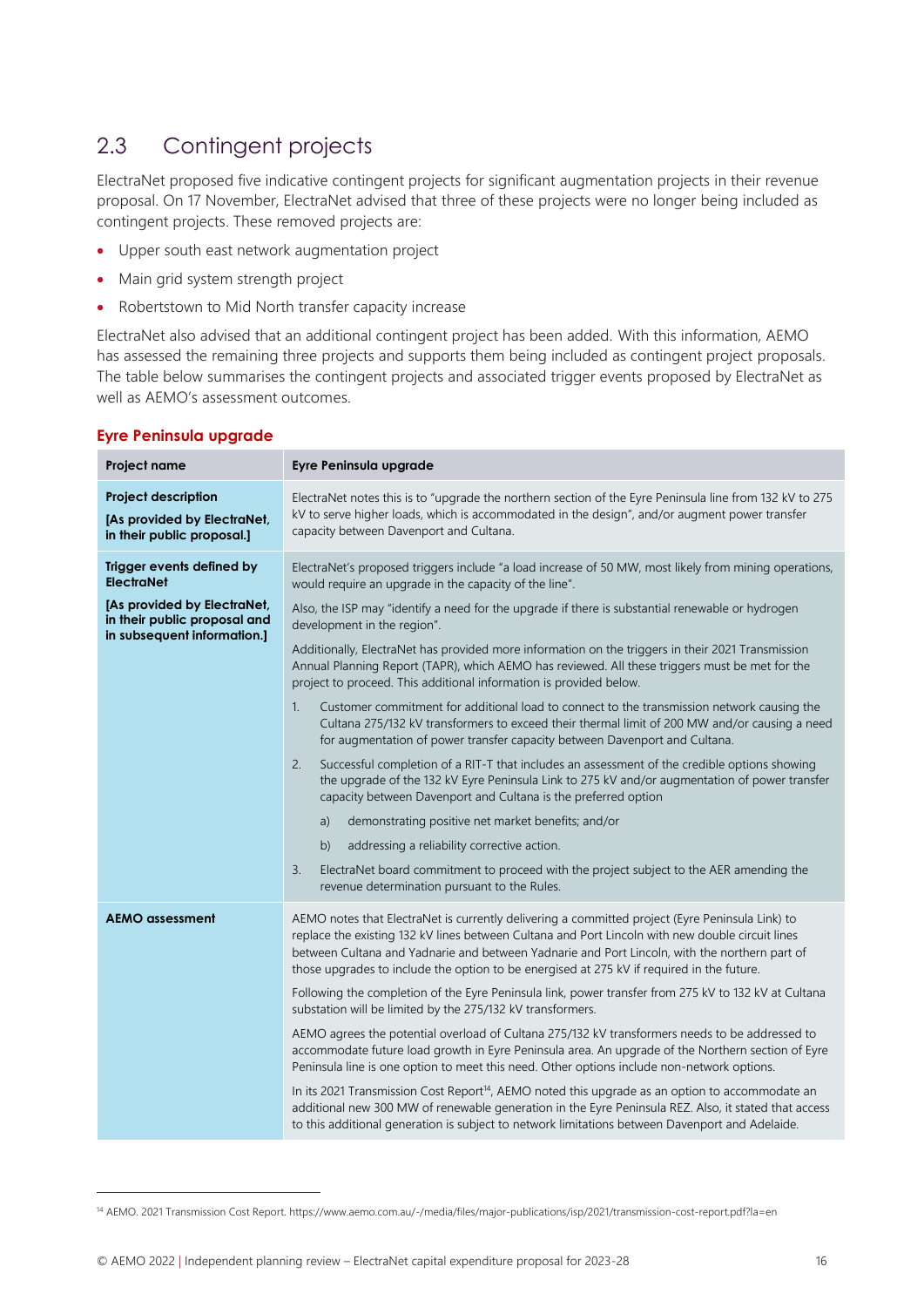| <b>Project Name</b>                                                                                                                          | EC.15206 - Interconnector upgrade                                                                                                                                                                                                                                                                                                                                                                                                                                                                                                                                                                                                                                                                                                                                                                                                                                                                                                                                                                                                                        |
|----------------------------------------------------------------------------------------------------------------------------------------------|----------------------------------------------------------------------------------------------------------------------------------------------------------------------------------------------------------------------------------------------------------------------------------------------------------------------------------------------------------------------------------------------------------------------------------------------------------------------------------------------------------------------------------------------------------------------------------------------------------------------------------------------------------------------------------------------------------------------------------------------------------------------------------------------------------------------------------------------------------------------------------------------------------------------------------------------------------------------------------------------------------------------------------------------------------|
| <b>Project description</b><br>[As provided by ElectraNet, in<br>their public proposal.]                                                      | This project would allow for increase in inter-regional transfer capacity through such measures as<br>frequency response capability.                                                                                                                                                                                                                                                                                                                                                                                                                                                                                                                                                                                                                                                                                                                                                                                                                                                                                                                     |
| Trigger events defined by<br><b>ElectraNet</b><br>[As provided by ElectraNet, in<br>their public proposal and in<br>subsequent information.] | ElectraNet notes that "sufficient renewable generation development would trigger the need for<br>the upgrade based on expected market benefits from lower dispatch costs".<br>ElectraNet has provided more information on the triggers which AEMO has reviewed. This is<br>captured below.<br>Successful completion of a RIT-T with an identified need to increase inter-regional transfer<br>1 <sub>1</sub><br>capability between South Australia and adjoining regions<br>demonstrating positive net market benefits; and/or<br>a)<br>addressing a reliability corrective action<br>b)<br>2.<br>ElectraNet board commitment to proceed with the project subject to the AER amending the<br>revenue determination pursuant to the Rules.                                                                                                                                                                                                                                                                                                                |
| <b>AEMO</b> assessment                                                                                                                       | ElectraNet has proposed this project to enhance transfer capability of Project EnergyConnect<br>(PEC). The planned transfer capability of PEC is expected to be available from June 2025.<br>ElectraNet considers that this project is likely to demonstrate net market benefits in a future ISP.<br>AEMO is not currently considering a project of this nature for the 2022 ISP, however it is possible<br>that future ISPs could include the need for additional interconnector capability in South Australia.<br>AEMO considers power transfer between SA and NSW needs to be monitored and reviewed to<br>inform the case for an upgrade to PEC. AEMO supports the proposed triggers and supports the<br>inclusion of this contingent project if it is to be progressed through a RIT-T by ElectraNet. If the<br>project becomes an actionable ISP project, AEMO also considers that contingent project<br>classification may not be required for an actionable ISP project – those projects may be covered<br>separately under the new NER 5.16A.5. |

## **Interconnector upgrade (Previously Project EnergyConnect upgrade)**

### **Network power quality remediation**

|                                                                                         | EC.15572 - Network power quality remediation                                                                                                                                                                                                                                                                                                                                                                                                                                                                                                                                                             |
|-----------------------------------------------------------------------------------------|----------------------------------------------------------------------------------------------------------------------------------------------------------------------------------------------------------------------------------------------------------------------------------------------------------------------------------------------------------------------------------------------------------------------------------------------------------------------------------------------------------------------------------------------------------------------------------------------------------|
| <b>Project description</b><br>[As provided by ElectraNet, in<br>their public proposal.] | This project proposes to install location specific solutions for the management of power quality<br>non compliances with NER obligations on the transmission system as follows:                                                                                                                                                                                                                                                                                                                                                                                                                          |
|                                                                                         | Harmonic filters to reduce voltage harmonic distortion<br>$\mathbf{1}$ .                                                                                                                                                                                                                                                                                                                                                                                                                                                                                                                                 |
|                                                                                         | 10 MVAr C-type (damped) filter in the Upper North region. Likely sites are Mt Gunson<br>a)<br>132 kV or Pimba 132 kV substation                                                                                                                                                                                                                                                                                                                                                                                                                                                                          |
|                                                                                         | 10 MVAr C-type (damped) filter at Monash 132 kV substation<br>b)                                                                                                                                                                                                                                                                                                                                                                                                                                                                                                                                         |
|                                                                                         | 60 MVAr C-type (damped) filter at South East 275 kV substation<br>$\mathsf{C}$                                                                                                                                                                                                                                                                                                                                                                                                                                                                                                                           |
|                                                                                         | Each filter will require a reactor to offset reactive power contribution.                                                                                                                                                                                                                                                                                                                                                                                                                                                                                                                                |
|                                                                                         | 20 MVAr STATCOM at Whyalla Terminal 33 kV to reduce the propagation of voltage flicker<br>2.<br>in the Eyre Peninsula region where currently six substations exceed both short- and long-<br>term voltage flicker compliance limits with Whyalla having the greatest exceedance (6.1 and<br>4.7 times the planning limit for short term and long-term flicker respectively).                                                                                                                                                                                                                             |
|                                                                                         | The four locations noted above have power quality (harmonic distortion or flicker) emissions<br>measurements that have potentially exceeded thresholds defined in the NER. The installation of<br>improved measurement systems as part of Power quality monitoring installation project will<br>confirm the initial measurements of these 4 locations where non-compliances were observed.<br>Assessment from improved measurements from the new power quality meters and power quality<br>sensors will confirm the severity of the breaches and the necessity to implement the<br>recommendation above. |
| Trigger events defined by<br><b>ElectraNet</b>                                          | Successful completion of a RIT-T including an assessment of credible options showing a<br>1.<br>transmission investment is justified to address voltage quality requirements on the South<br>Australian transmission network                                                                                                                                                                                                                                                                                                                                                                             |